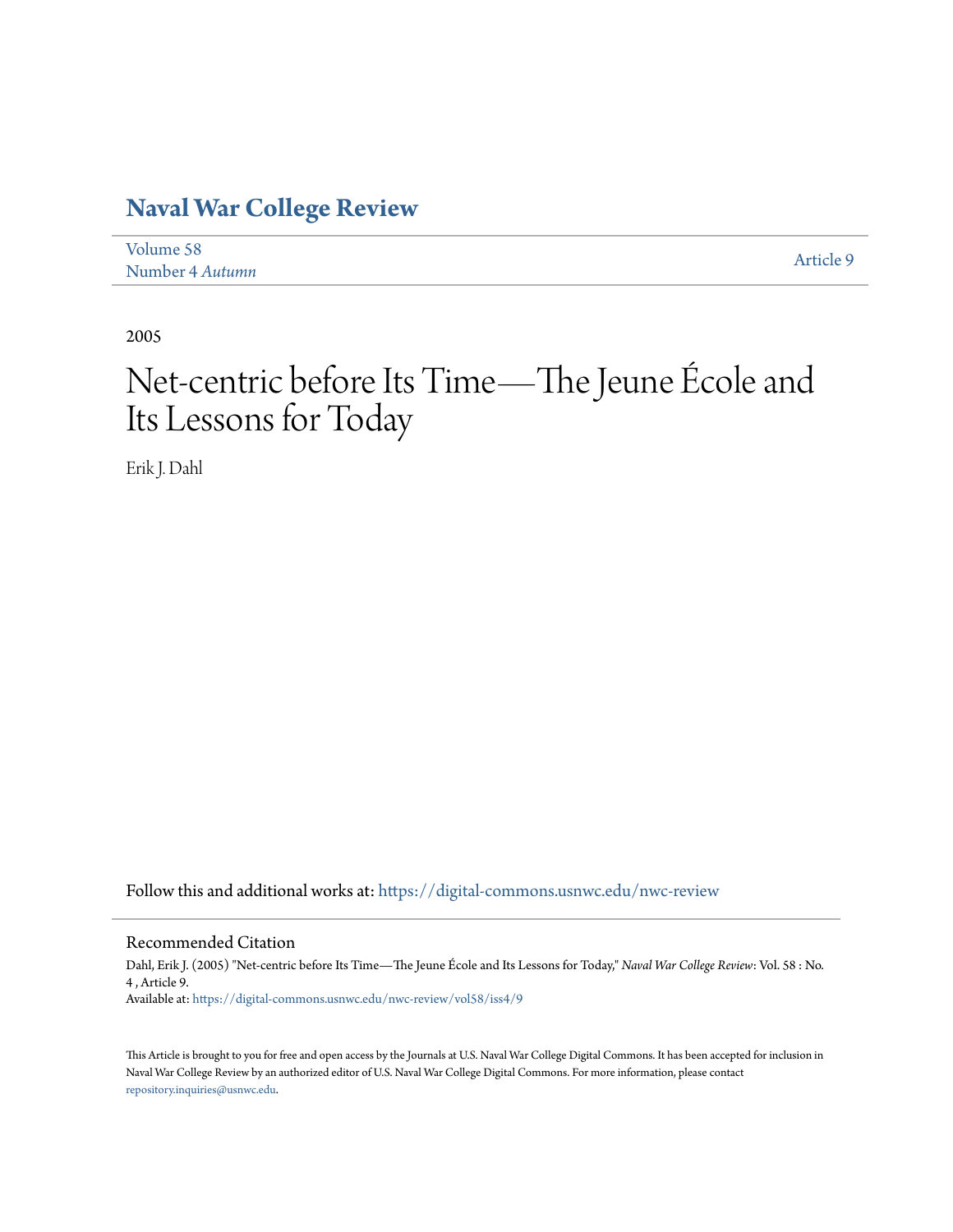# **NET-CENTRIC BEFORE ITS TIME**

**The Jeune École and Its Lessons for Today**

*Erik J. Dahl*

he story is a familiar one to students of military technology and transformation: a visionary military officer—a vice admiral—offers a new concept of how his navy, and his nation, will fight wars of the future. He suggests that smaller, faster forces, networked by new technology and following the latest ideas of business and economics, could replace in part the large, expensive military forces currently in use. His ideas resonate with many but generate opposition from others, and they are debated in military journals and even in the press. Finally the country's political leaders decide to support his ideas, and he is appointed to a more senior post and given the opportunity to put his vision into practice.

*Erik J. Dahl is a PhD candidate at the Fletcher School of Tufts University in Medford, Massachusetts, from which he received a master of arts in law and diplomacy in May 2004. He holds master's degrees from the London School of Economics and the Naval War College. A retired U.S. Navy commander and intelligence officer, he served on the Joint Military Operations Department faculty at the Naval War College from 1999 to 2002. His articles have appeared in the U.S. Naval Institute* Proceedings, Joint Force Quarterly, Defence Studies, *and the* Journal of Strategic Studies.

*Mr. Dahl would like to thank Professors Milan Vego and Angus Ross for initially stimulating his thoughts on the Jeune École and Professor Bill Martel for support and encouragement (all three members of the Naval War College faculty), as well as two anonymous referees for their useful suggestions.*

*© 2005 by Erik J. Dahl Naval War College Review, Autumn 2005, Vol. 58, No. 4*

This story applies to the U.S. military today, in connection with the concept of network-centric warfare (NCW). Originally developed by Vice Admiral Arthur K. Cebrowski, U.S. Navy (President of the Naval War College from 1998 to 2001), it remains one of the leading visions for the transformation of warfare. After retirement, and until recently, Admiral Cebrowski served as Director, Office of Force Transformation for the Department of Defense. But our story also applies to the French Navy in the late 1800s, when the revolutionary ideas of Vice Admiral Hyacinthe-Laurent-Theophile Aube produced a school of thought known as the *Jeune École,* or "young school." Aube was appointed Minister of Marine in 1886, and although his time in office was relatively short he left behind a

1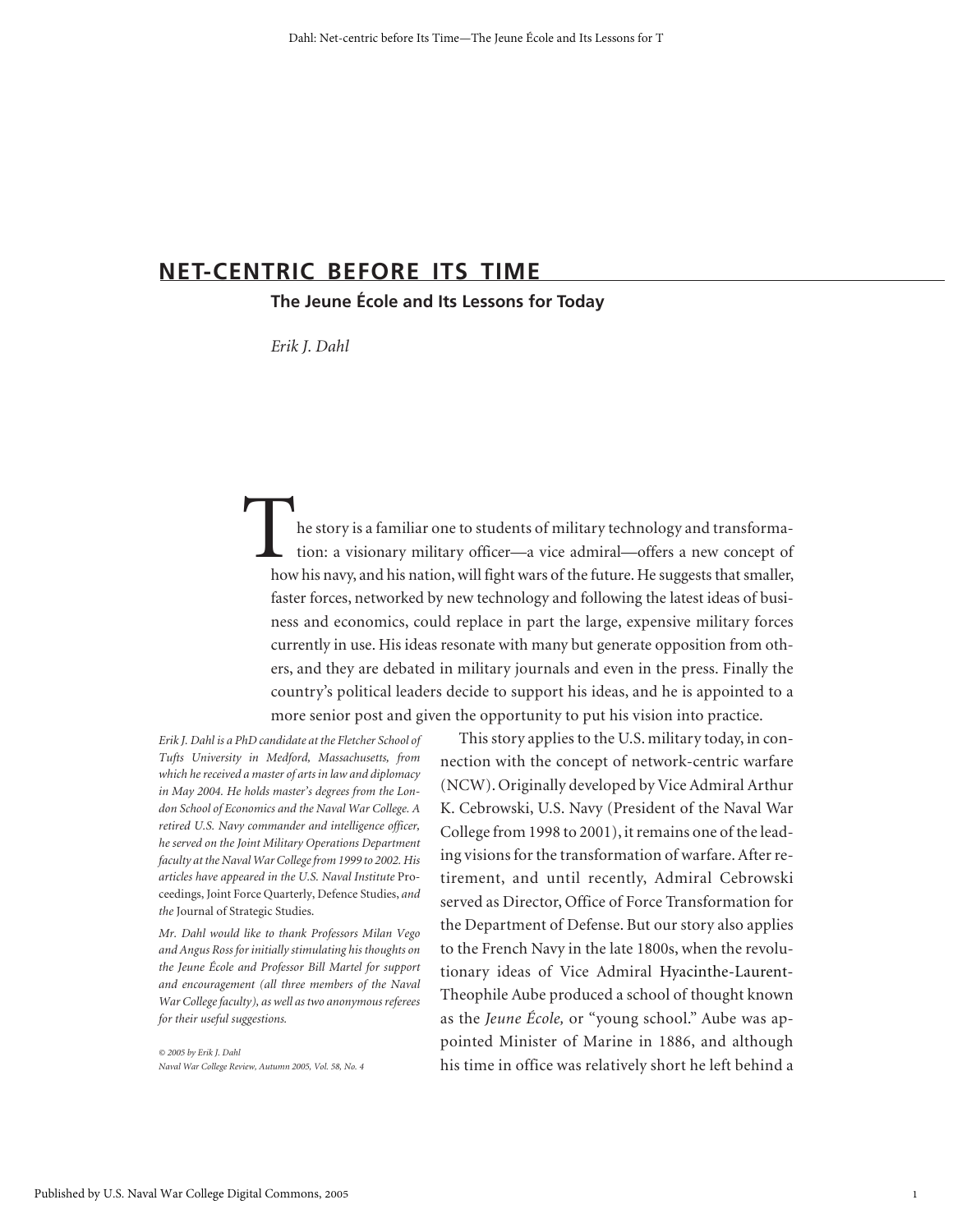legacy of innovation and controversy that changed the French Navy for decades to come.

Network-centric warfare and the Jeune École represent innovative approaches toward the transformation of warfare, and both have been cited as examples of the type of thinking that can lead to revolutions in military affairs (RMAs). Both have also been charged with many of the same failings, such as an overemphasis on technology and excessive focus on tactical applications. Few historians or analysts have drawn a comparison between the two schools of thought, and although NCW advocates often cite historical parallels, they have not attempted to compare their innovations today with those of the French Navy more than a century ago. In fact they are unlikely to do so, because the Jeune École is often described as an example of how *not* to conduct a military transformation—too much technology, some critics charge, and not enough Clausewitz.

But this disparaging conventional view is overly simplified, and the Jeune École deserves more attention than it has been given. This article argues that the Jeune École can best be understood as a revolutionary concept of warfare that was well ahead of its time. Its leaders were wrong about many things, yet when we look closely at their ideas we see a remarkable resemblance to some of today's innovative visions of information-age warfare, and to network-centric warfare in particular. It is not too much to say that the Jeune École was the networkcentric warfare of its time.<sup>1</sup>

The story of the Jeune École's rise and fall holds important lessons for military transformation today, and its swift decline in particular represents a cautionary tale for NCW advocates. Yet just as the reasons for the Jeune École*'*s failure have been misunderstood, so have its implications. The Jeune École failed for many reasons, but primarily because it attempted to do too much, was unwilling to accept criticism or allow dialogue, and misjudged the pace of change in warfare. Today's advocates of military transformation and revolution sometimes exhibit similar failings.

This article first reviews present-day thinking about the Jeune École among military writers and strategists. It then examines the school's origins, how it attempted to change the French Navy, and why it fell abruptly from power. Next it describes how the reasons for the school's fall have been misunderstood and why those reasons are relevant today. We will then compare the Jeune École with the concept of network-centric warfare and conclude by considering what lessons this comparison holds for the concept of NCW and, more broadly, for American defense transformation.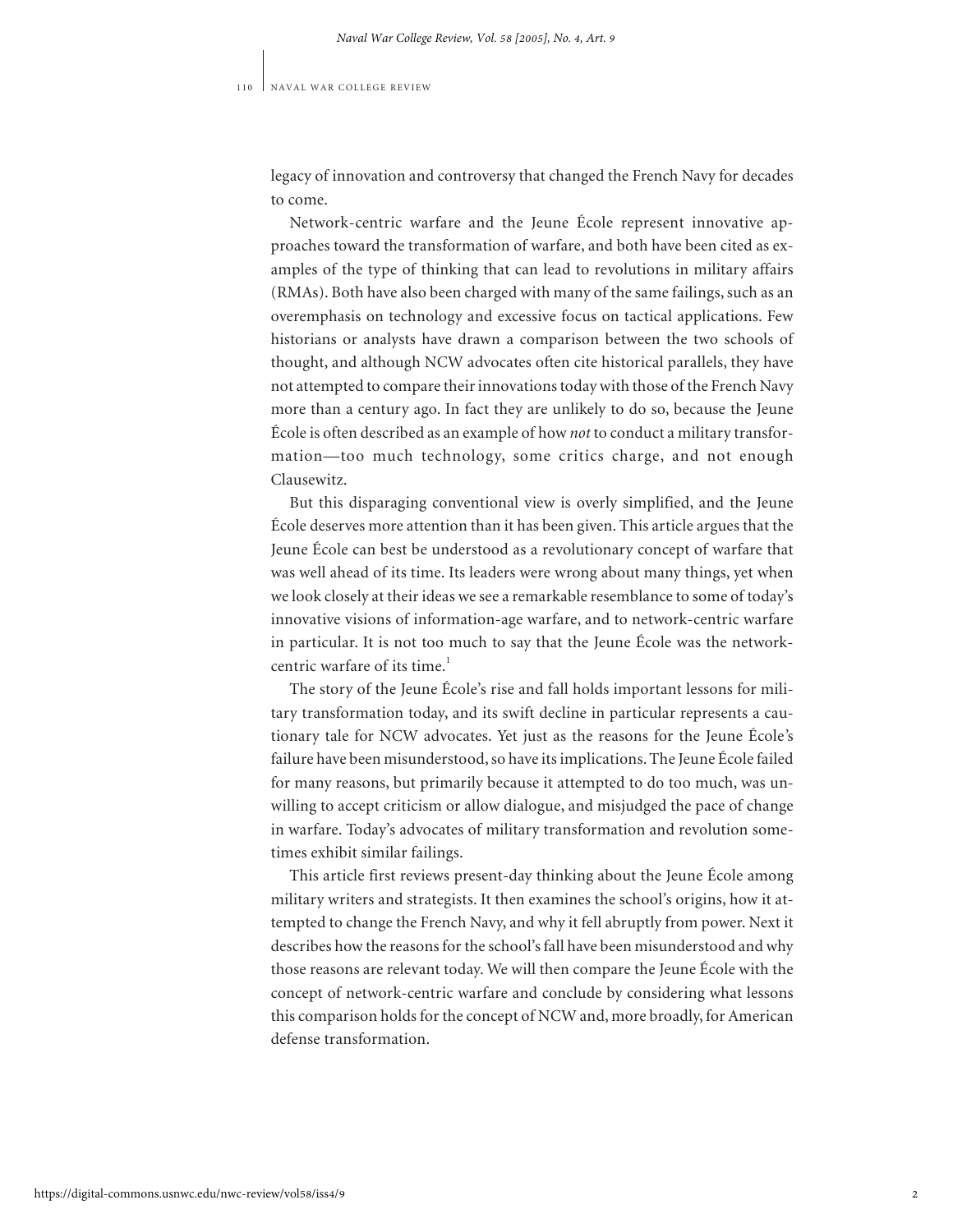## **TWO SCHOOLS OF THOUGHT**

History has not been kind to the Jeune École; historians of the French Navy have generally neglected it, while scholars of technology and military affairs typically give it little credit for innovative thinking or positive influence. One historian, for example, writes dismissively of Vice Admiral Aube that his mind "was running along a very old track."<sup>2</sup> Another scholar, assessing the impact of technology on naval operations in the latter half of the nineteenth century, has only this to say: "The Jeune École in France deployed the most radical logic, but it was not matched by performance."<sup>3</sup>

If commentators today agree that the Jeune École was a failed attempt at a revolution in military affairs, they disagree over what caused that failure and what lessons, if any, it holds for contemporary military planners. Two schools of thought can be seen in the literature. The first, and predominant, view holds that Aube and his followers were misguided in their overemphasis on technology; it



Vice Admiral Arthur K. Cebrowski, USN (Ret.)

sees the movement as an anomaly, with nothing positive to teach today's military. The second school of thought is that the Jeune École offered truly valuable and innovative ideas but that for technical, tactical, and strategic reasons they could not be implemented—that it was, in effect, an RMA before its time.

Milan Vego, one of the few scholars to make an explicit comparison between the Jeune École and NCW, has expressed the first view. For Dr. Vego, who is critical of network-centric warfare for placing too much emphasis on tactics and technology, "NCW bears a striking resemblance to various discarded theories of war fashionable over the last two centuries."<sup>4</sup> Like NCW, he writes, the Jeune École emerged as a response to rapid technological changes in warfare and espoused the netting of naval forces (in its case,

through the telegraph and signal stations). Aube mistakenly felt that technology made moral factors irrelevant; many of his ideas, such as about torpedo boats, did not work; and he and his followers tried fruitlessly to make up for their mistakes with complex mathematical models. The result, in this view, was decades of disarray for the French Navy.

James J. Tritten is also critical of the significance of the Jeune École: "The Jeune École did not represent mainstream naval thought and should be interpreted as a temporary sidetrack resulting from the introduction of, and opportunities afforded by, new technologies in an austere fiscal environment."<sup>5</sup> Michael Vlahos sees the Jeune École advocates as technocrats, unable to see the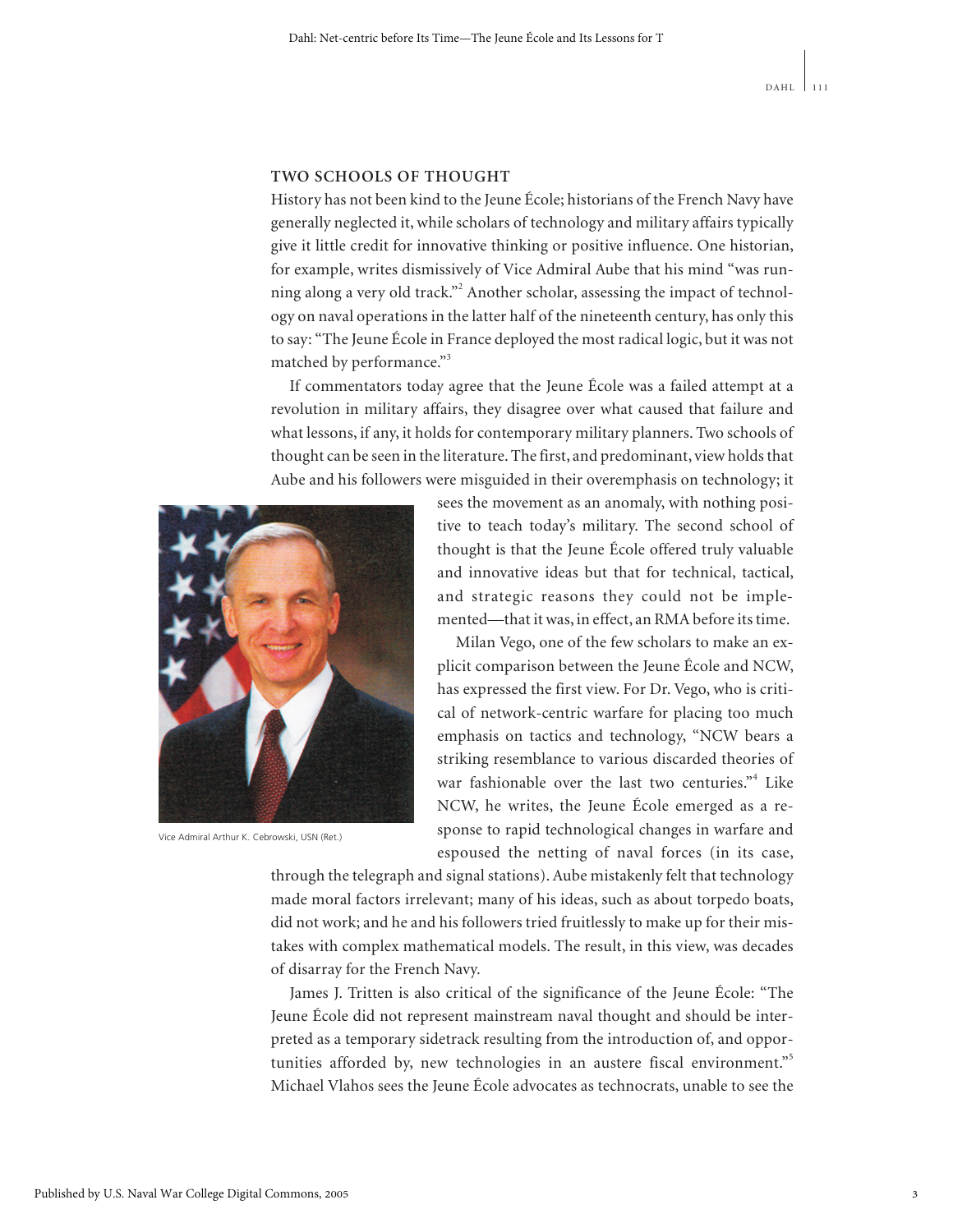big picture while they pushed for their favorite project, the torpedo boat: "Aube's and Charmes' promotion of the wrong weapons resulted in the utter stagnation of the French navy."<sup>6</sup>

Stephen Biddle is the primary theorist to make the considerably less popular case that the Jeune École was revolutionary but premature. Biddle has described the Jeune École as an example of a military that attempted too much radical change, too fast, and so failed to achieve a revolutionary effect.<sup>7</sup> For him, the Jeune École*,* European air-warfare visionaries before World War I, and the U.S. Army pentomic division experimenters of the 1950s "all represent visionary, forwardlooking thinkers who decided a revolution was at hand when it was not."<sup>8</sup>

Biddle's view is most definitely in the minority, however, and the consensus among historians and strategists is clear—that the Jeune École placed its bets on the wrong technology and tactics, primarily on the torpedo boat over the battleship, and neglected the moral, strategic, and human dimensions of warfare. Its effect was to reduce French naval readiness dramatically, and its only legacies for today are warnings against making the same mistakes again. But as the history of the Jeune École will show, this consensus view is based on an insufficient understanding of Aube and the school he founded.

# **TECHNOLOGICAL CHANGE AND STRATEGIC UNCERTAINTY**

The middle of the nineteenth century was a time of great change in naval warfare, driven largely by technological innovation.<sup>9</sup> Not all of the military changes of the period, of course, were specific to navies, and not all were driven by technology; new ideas in economics and politics, such as social Darwinism and imperialism, were making their marks in land warfare as well as naval theory. The greatest driver of change was technology unleashed by the industrial revolution, and those advances tended to affect navies more rapidly than armies. Every generation, it seemed, new technologies threatened to make obsolete all previous ship designs.<sup>10</sup>

Sir Nathaniel Barnaby, Britain's leading naval shipbuilder, wrote in 1876 about the technological uncertainty of the age: "The introduction of the screw propeller into the Navy in 1844 made a magnificent Navy obsolete; the realization of the terrible effects of shell fire in 1854 again rendered our grand screw line-of-battle ships and frigates things of the past."<sup>11</sup> The greatest technological development was steam propulsion, which made ships independent of the wind and gave them much greater speed—especially with the later addition of the steam turbine. Other changes affected naval armor and ordnance. These developments led to confusion in naval tactics, with some strategists predicting that future naval warfare would be chaotic, characterized by melees, but others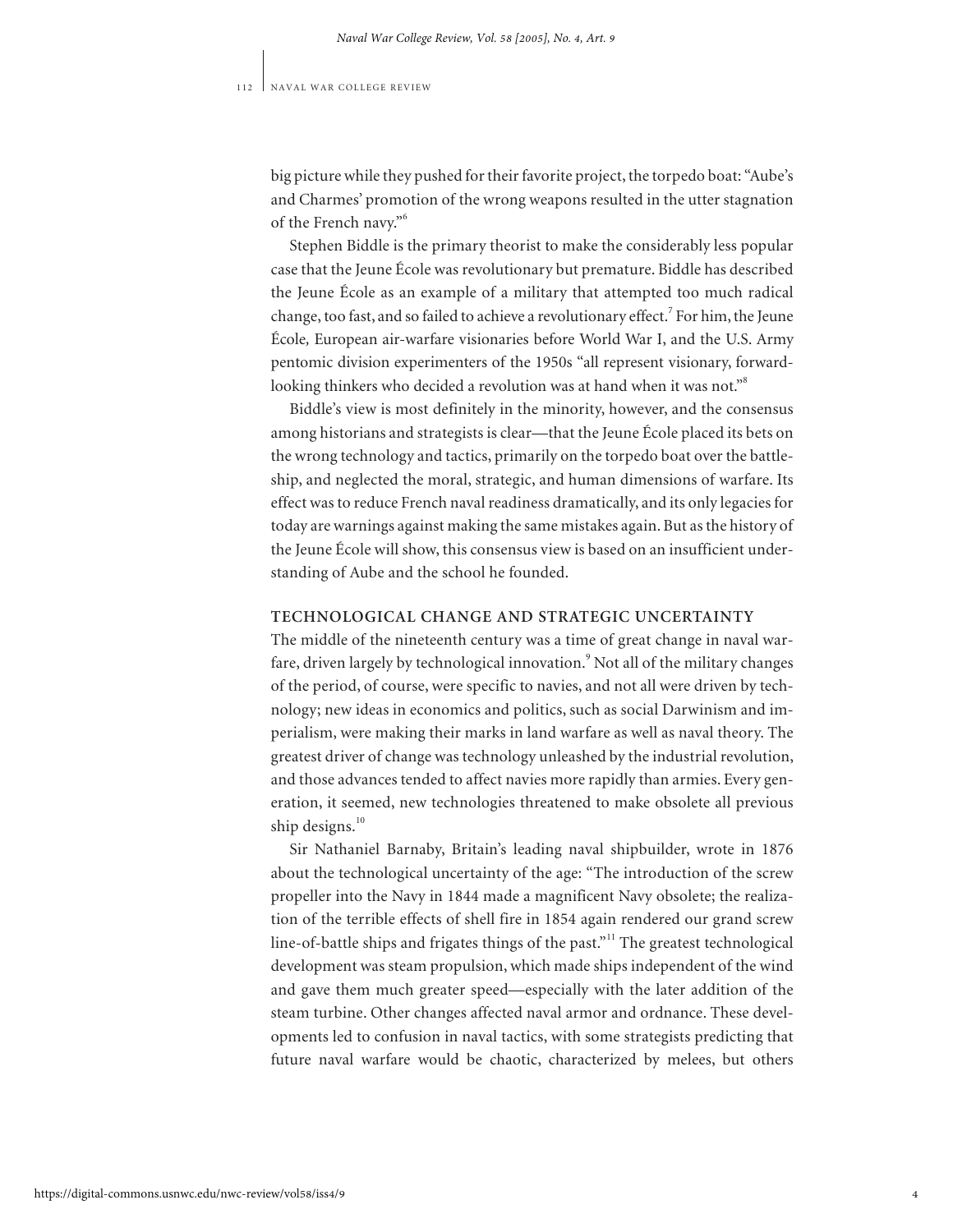believing that new tactical formations and weapons would actually make war at sea more orderly than it had been.<sup>12</sup>

But despite these dramatic changes, seapower played little part in the European wars of the mid-nineteenth century, and the general opinion was that the next war would follow the same pattern. Many—not just in France, but throughout Europe—supported the traditional army view that "sea power was a matter concerning trade and colonies and that, at best, it had only a secondary role to play in the relations of the great European states."<sup>13</sup>

By the 1870s the French Navy, in particular, faced a problem. During the Franco-Prussian War of 1870, which had ended in the downfall of the French empire, the Navy had found itself unable to bring its power to bear. Although the French Navy was much larger than the German fleet, a combination of poor planning, lack of amphibious capability, and operational mistakes meant that the French had been unable to achieve their wartime objectives of destroying the



Vice Admiral Theophile Aube

German ironclads, blockading the German coast, and landing an army corps. Instead the German fleet remained in port, and the French were only able to mount an ineffective attempt at a blockade. Despite its failures at sea, the Navy did contribute to the war: naval officers and men served on land to help defend Paris. Thus the Navy emerged from the war in the strange position of having failed in its primary duty but having won the admiration of the French population.<sup>14</sup> But popularity did not translate into large budgets, as much of the public regarded the Navy as an expensive luxury compared to the Army, leaving the service in a precarious financial situation.

Some French naval officers began to look toward new concepts of warfare and technology. They were inspired by the success during the American Civil War of the Confederate raider *Alabama.* As a leading scholar in the field recounts, "in a twenty-one-month cruise covering much of the globe, this

comparatively weak steamer with auxiliary sail power took more than sixty prizes."<sup>15</sup> The *Alabama* and other raiders did not succeed in breaking the Union blockade of the South or in significantly interrupting the sea communications of the North, but they did have enormous influence on naval thinkers of the time. Britain in particular appeared to be a prime target for such a strategy of commercial warfare, having become, since the elimination of its Corn Laws (protectionist measures restricting the import and export of grain), highly dependent on maritime commerce for food and raw materials.<sup>16</sup>

Another key factor in naval thought at the time was the development of the independently running, or "automobile," torpedo. Torpedoes until that time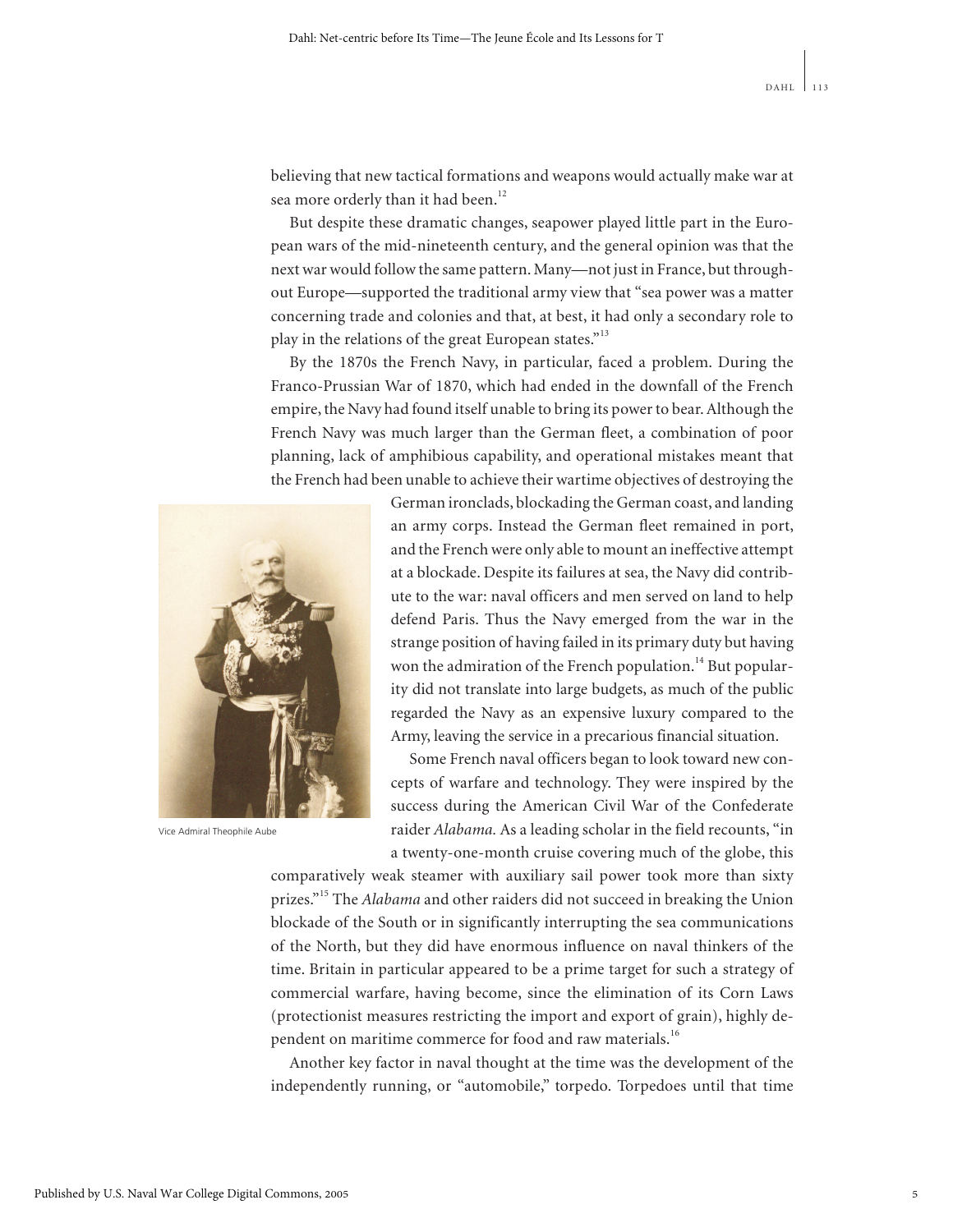had been mostly fixed weapons, essentially what are today called naval mines. Early automobile torpedoes began as small, petroleum-burning steamboats guided by ropes from the shore. Robert Whitehead, an Englishman working in Austria, greatly improved on the idea: he eliminated the ropes, replaced steam with compressed air, and made the torpedo an underwater weapon by creating a "balance chamber" that enabled it to stay at a constant depth.<sup>17</sup> By 1871 most of the European powers had begun to adopt his invention.

These developments attracted the attention of Captain Baron Louis-Antoine-Richild Grivel, the ideological forefather of the Jeune École. Grivel wrote a book in 1869 describing how new technology and inventions could help make commerce raiding *(guerre de course)* an effective anti-British strategy. The orthodox view among French naval officers at that time was essentially Mahanian, holding that only the clash of arms at sea could be decisive; this, Grivel argued, was not the right approach for France to take against England.<sup>18</sup> These ideas were taken up by Vice Admiral Aube, who would become the leader of a new school of naval thought.

Aube had spent most of his career on overseas stations and as a result had developed an outlook focusing on the defense of overseas interests and commerce. In a series of articles written in the 1870s, he began developing a naval strategy based on a new concept of warfare—that the object of war was to do the greatest possible harm to the enemy. This, wrote Aube, was to be accomplished by destroying the enemy's national wealth; the destruction of the enemy's battle fleet was by itself unimportant. The real wealth of Britain, specifically, was in its commerce, much of which was carried by merchant ships, so the prime aim of naval warfare against it was to destroy its merchant ships with commerce-raiding cruisers and torpedo boats. As Aube later wrote, "To destroy England's fleet would be to humble her pride, but the way to make war on England is to sink the ships that bring the English their bread, meat and cotton and enable their workers to earn their living."<sup>19</sup>

Aube was strongly influenced by the many new scientific ideas that were being discussed throughout Europe in this period. His call for unrestricted torpedoboat warfare, for example, reflected a Darwinian contempt for the rule of law at sea.<sup>20</sup> Another new idea that appealed to Aube was the division of labor, which suggested it was a bad idea to put too much of the fleet's power into a relatively small number of large battleships. He encouraged experimentation and the development of new ideas that ran counter to prevailing military doctrines. One such promising idea, he believed, was that the key to success in a future war would be a sudden, coordinated attack by a large number of small, torpedoequipped ships and larger cruisers against the enemy's commercial shipping—a blow that, along with bombardment of coastal cities, would create panic and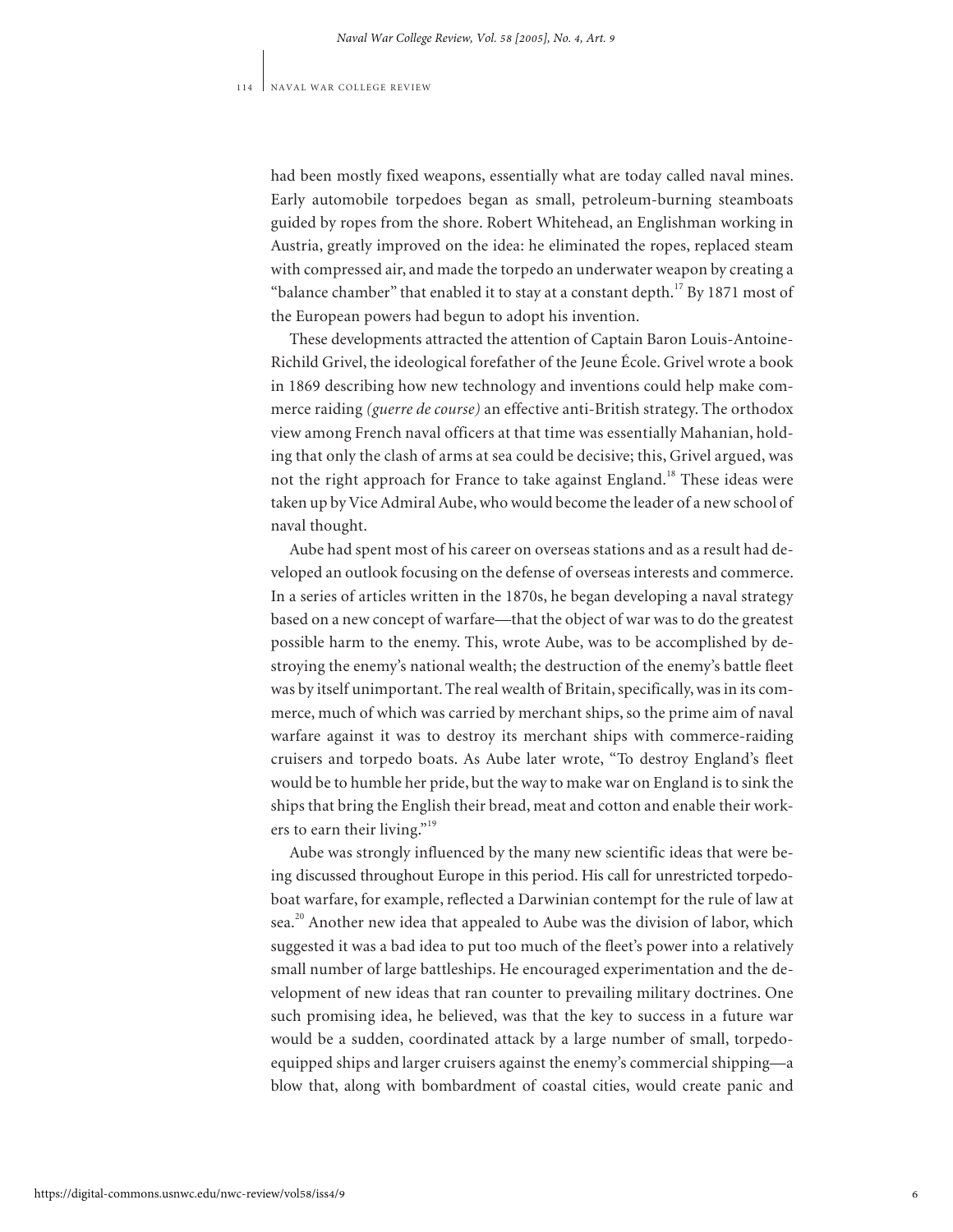social collapse. In a widely quoted passage, Aube described the actions of his torpedo boats:

Tomorrow war breaks out; an autonomous torpedo boat—two officers, a dozen men—meets one of these liners carrying a cargo richer than that of the richest galleons of Spain and a crew and passengers of many hundreds. . . . The torpedo boat will follow from afar, invisible, the liner it has met; and, once night has fallen, perfectly silently and tranquilly it will send into the abyss liner, cargo, crew, passengers; and, his soul not only at rest but fully satisfied, the captain of the torpedo boat will continue his cruise.<sup>21</sup>

The Navy split in two over these radical ideas; Aube's followers became known as the new, or young, school, while old-school traditionalists—the *Vielle École,* or to one German scholar, the *Alte Schule*—advocated continuing emphasis on sea battle and blockade.<sup>22</sup> The traditionalists were not necessarily unreasoning reactionaries; the old school wanted to connect the new with the old; "Continuity, evolution was its program, not revolution."<sup>23</sup> The admirals who opposed the Jeune École did not like publicity, which put them at a disadvantage, because the struggle between the young and old schools was fought primarily in the press and parliament. Politicians were attracted to Aube's ideas because they offered significant economies. A liberal deputy, Etienne Lamy, produced a far-reaching report on the naval budget of 1879 in which he praised Aube's ideas and argued that battleships were too expensive:

The construction of battleships is so costly, their effectiveness so uncertain and of such short duration, that the enterprise of creating an armored fleet seems to leave fruitless the perseverance of a people. In renouncing warfare between battle fleets, a nation does not abdicate if it can produce, after having ensured the defense of its coasts, ships with powerful engines and strong artillery, able to remain at sea for an extended time, and destined for commercial war.<sup>24</sup>

The Jeune École attracted support from politically minded journalists, as well as from younger officers who had been embittered against their seniors by the slow rates of advancement as the French Navy transitioned from a large fleet of sailing ships to a smaller one dominated by ironclads. Most notable among the journalists was Gabriel Charmes, a brilliant young writer and student of foreign affairs. Charmes knew little of naval matters, but he and Aube became close friends and colleagues—so close that "it is impossible to distinguish between the ideas of the two men."<sup>25</sup> Charmes would eventually—before his early death develop tactical ideas of his own, most notably that of the *bateau-canon,* a gunboat built like a torpedo boat but armed with a single gun. He supported the idea that the battleship violated the principle of division of labor: "The principal vice of ironclads is the attempt to combine in them at one time all of the means of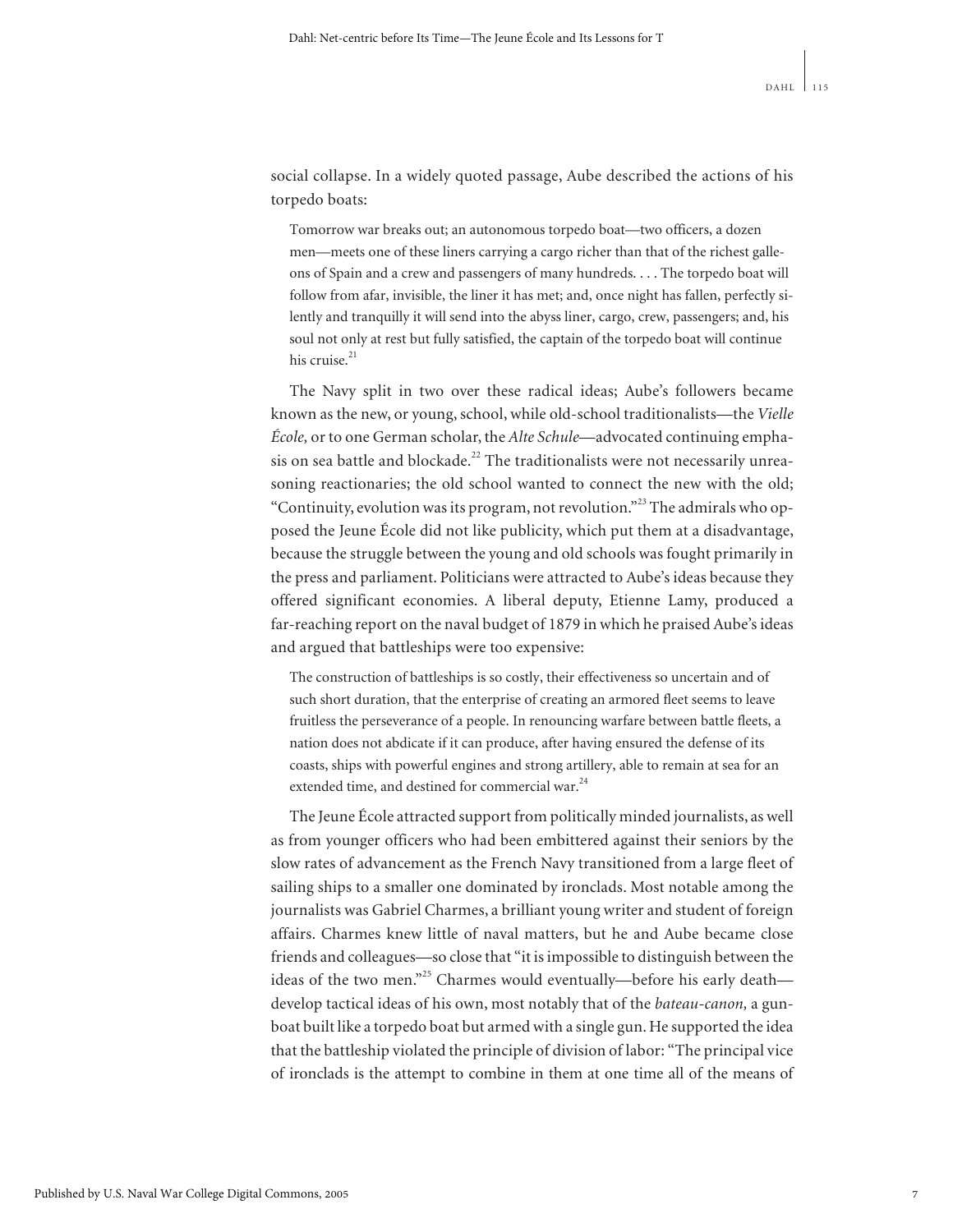naval warfare: the ram, the gun, and the torpedo. The result is that they are not really suited to use any of them."<sup>26</sup> Charmes was the primary advocate of the Jeune École in the press, frequently stressing the political nature of its reforms: "It will be the reign of justice succeeding that of favoritism, it will be equality replacing privilege."<sup>27</sup>

The debate between the reformers and traditionalists became heated and extreme, with no compromise possible. Advocates for the Jeune École, for example, did not speak simply of torpedo boats but of "democratic torpedo boats"; anyone opposing them was opposing democracy itself.<sup>28</sup> Aube was given his chance on 7 January 1886, when he became Minister of Marine—an appointment made more for political reasons than on the perceived merits of Aube's naval ideas.<sup>29</sup> Whatever the reasons, "for a short space of a year and a half, the dream came true; the philosopher was king; ideas could really be put into practice."30

# **THE JEUNE ÉCOLE IN POWER**

Aube soon found that not all of his theories translated well into practice. The first idea to be put to the test was that of the autonomous torpedo boat. In February 1886 he sent two torpedo boats from Cherbourg to Toulon, in order to test their independent cruising endurance at sea. The crews were so shaken up by the trip that they would have been unable to fight. One sailor later recalled that the weather forced them to subsist largely on sardines:

As a rule, we lived on ham, sardines, and tinned soups; for most of the time the weather was so rough that it was as much as we could do to get a little water boiled. We had a table about eighteen inches wide, but there was no point in laying it, for nothing would stay on it. The usual plan was for one man to hold the sardine tin while the other picked out sardines by their tails and transferred them to his mouth. $31$ 

From then on it was agreed that torpedo boats would have to be used for coastal defense. As has been pointed out, this should not have been a surprise to the Jeune École: "Charmes should have been able to make for himself the astounding discovery that a 33-meter boat was not yet an Atlantic liner."<sup>32</sup>

Other experiments, however, showed that the torpedo boat could fire a torpedo at a moving battleship, and in May and June 1886 Aube tested this concept in the first French naval maneuvers of modern times. A Jeune École–style fleet of some twenty torpedo boats, supported by three cruisers and a coastal-defense battleship acting as mother ship, faced an "attacking" fleet that included eight battleships. It was to be a battle of microbes against giants, wherein many small, specialized boats would take on ironclads according to the divisionof-labor principle. The torpedo boats failed to prevent the battleships from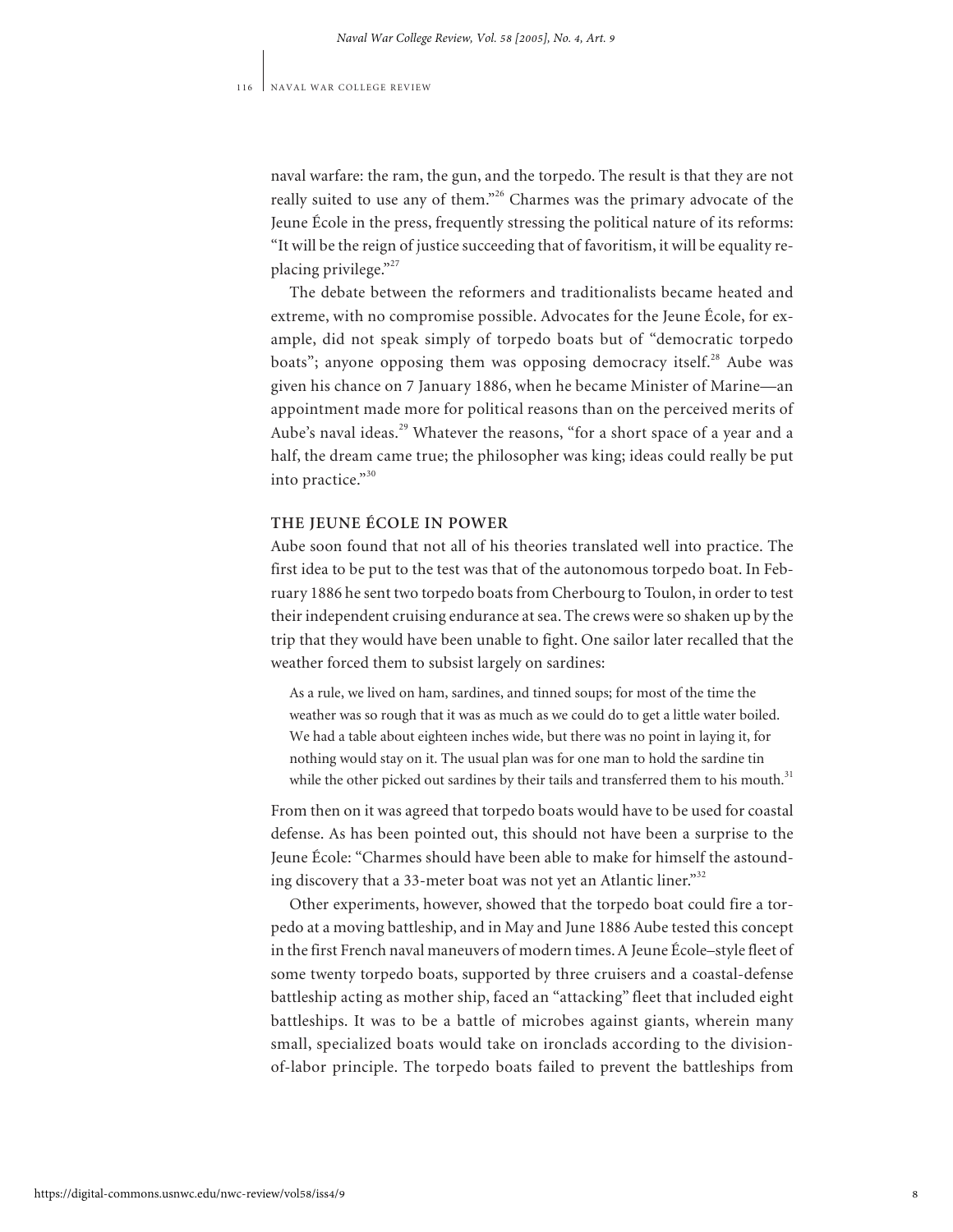"bombarding" the port of Toulon, but when the attackers established a blockade, the boats were judged to have "sunk" most of them—an important result, as a fundamental part of Aube's theory held that close blockade by a large fleet could be made impossible.<sup>33</sup> Overall, however, these exercises did not show torpedo boats to be as successful as the Jeune École had hoped. In December 1886 Aube settled on a revised, three-pronged strategy: offense in the Mediterranean, with the entire battle fleet concentrated at Toulon against Italy; defense in the Channel; and commercial warfare in the Atlantic.<sup>34</sup>

Another idea that proved unsatisfactory was Charmes's project of fast gunboats, the *bateaux-canons*. The first of these was launched in April 1886; it was named for him after his death at thirty-six of tuberculosis, soon after Aube came into power. It was equipped with a 5.5-inch gun, intended to support attacks by torpedo boats. But its sea trials in 1887 presented the Jeune École with another setback. The boat proved to be a very unstable platform; the *Gabriel Charmes* could not hit anything. The planned construction of fifty additional *bateauxcanons* was scrapped, and the *Charmes* lost its gun, after which it was ignominiously redesignated simply *Torpedo Boat 151.*<sup>35</sup>

Aube's work with torpedoes and torpedo boats is his best-known innovation, but he also initiated a number of other projects, such as experiments with oil fuel



The Fast Gunboat *Gabriel Charmes Source:* Naval Historical Center

and the initial Navy trials of the high-explosive melinite shell, which had been adopted in the French Army for bombardments and which Aube proposed to use against battleships and Italian cities. One farsighted innovation that Aube supported came to fruition, but not in his lifetime—the submarine. Two months after be-

coming minister, he opened an official competition for designs for a submarine, a process that ultimately led to the construction of France's first viable underwater craft, the *Gymnote*. 36

Many of his projects could not be completed, because Aube fell from office in May 1887 in a political reshuffle. In poor health, he retired to the country and ceased to be active in the movement he had founded. By this time most of the other Jeune École creators had also disappeared from the scene: Charmes

9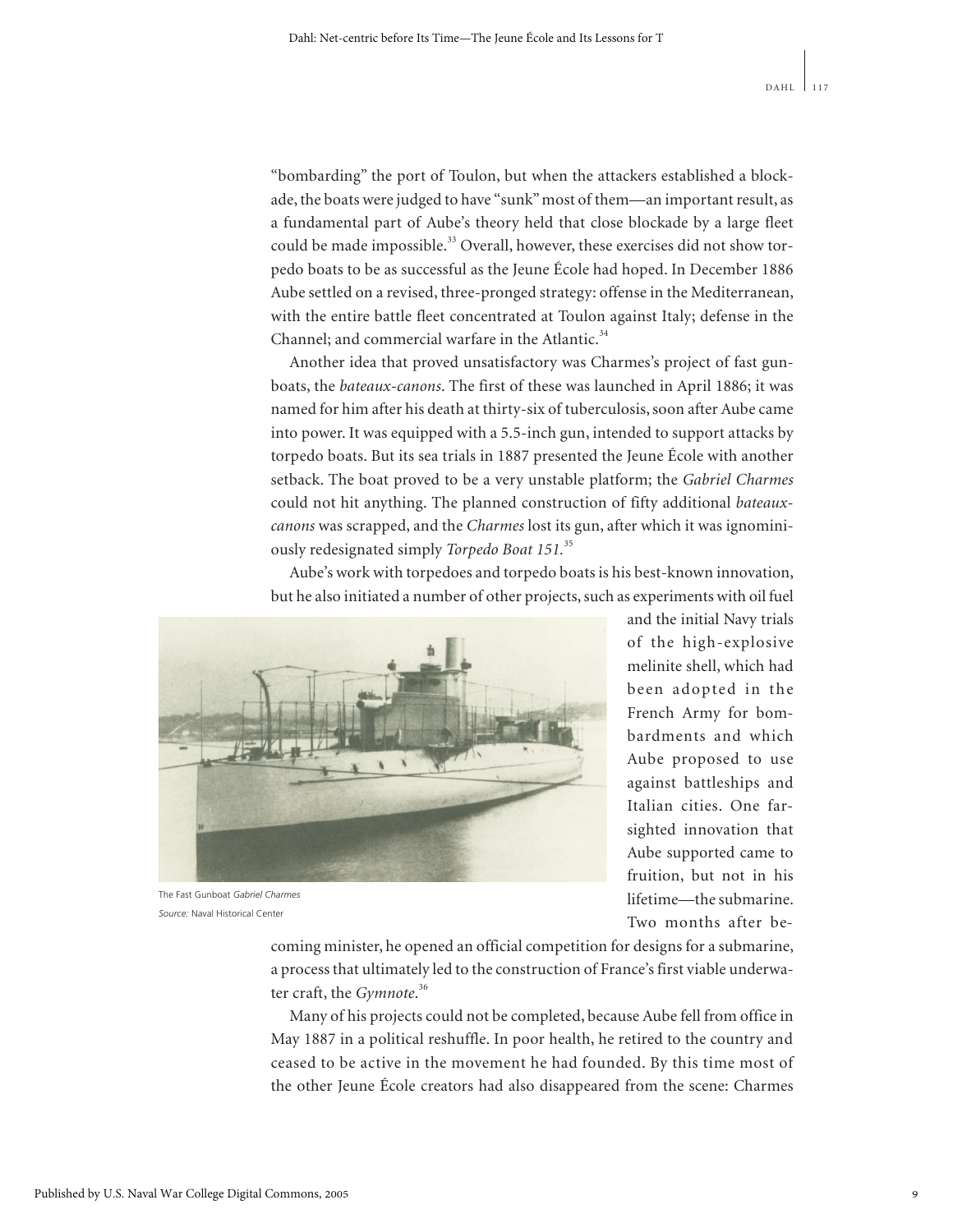was dead, and Grivel had died as well, in 1882. With Aube gone, "there disappeared the last with the ability to keep it from degenerating into a mere naval faction."<sup>37</sup> The debate between reformists and conservatives became instead one between radicals and reactionaries; to the end of the century the French Navy was torn by bitter debates among officers, in the press, and in parliament.

The result was a lack of strategy and vision for the Navy, the poor condition of which was finally revealed in the Fashoda crisis of 1898, which arose after a colonial expedition raised the French flag at the town of Fashoda, on the Nile, despite warnings from the British against such an act. Soon a British army under Lord Kitchener arrived. France and Britain came close to war, but the French were forced to back down when they realized that their navy—which was derisively described as a "fleet of samples"—was no match for the British.<sup>38</sup>

Even after the crisis, supporters of the Jeune École program continued to argue in favor of it; one journalist declared in 1900, for example, that if Aube's "ideas had been followed, if his plan had been executed, France would be at this moment the greatest naval power in the world."<sup>39</sup> But after Fashoda a movement for moderation began to gain strength among the Jeune École and the traditionalists. A coherent naval strategy emerged in 1900, under the ministry of Jean-Louis de Lanessan, who was part of a cabinet intended to heal the wounds of a much larger struggle, the Dreyfus Affair. This strategy represented "the beginning of an official realization that public (and parliamentary) opinion was generally right in matters of administration and generally wrong in matters of naval strategy and building programs."<sup>40</sup> A middle ground developed in terms of both naval construction and strategy, as Vice Admiral François-Ernest Fournier supported a fleet containing both battleships and cruisers, prepared to conduct either a traditional war on the high seas or a campaign against commerce.<sup>41</sup>

Naval stability would have to wait, because the Jeune École was destined to come back to power one last time. In 1902, the radical politician Camille Pelletan became Minister of Marine. Pelletan—who, attempting to stamp out all vestiges of aristocracy in the Navy, suppressed dress uniforms for officers and gave ships good "republican" names like *Justice* and *Liberty—*favored pet projects that frequently ran counter to common sense as well as the wishes of the naval establishment. "Pelletan faithfully based his administration on the worst of the Jeune École ideas of the 1890s: that the welfare of the arsenal workers, the common sailors, and the republican officers was more important than the welfare of the navy as a whole."<sup>42</sup> The Pelletan ministry came under widespread criticism and eventually was succeeded by a wider consensus and spirit of compromise in naval affairs, but while it lasted his tenure solidified the negative image of the Jeune École for posterity.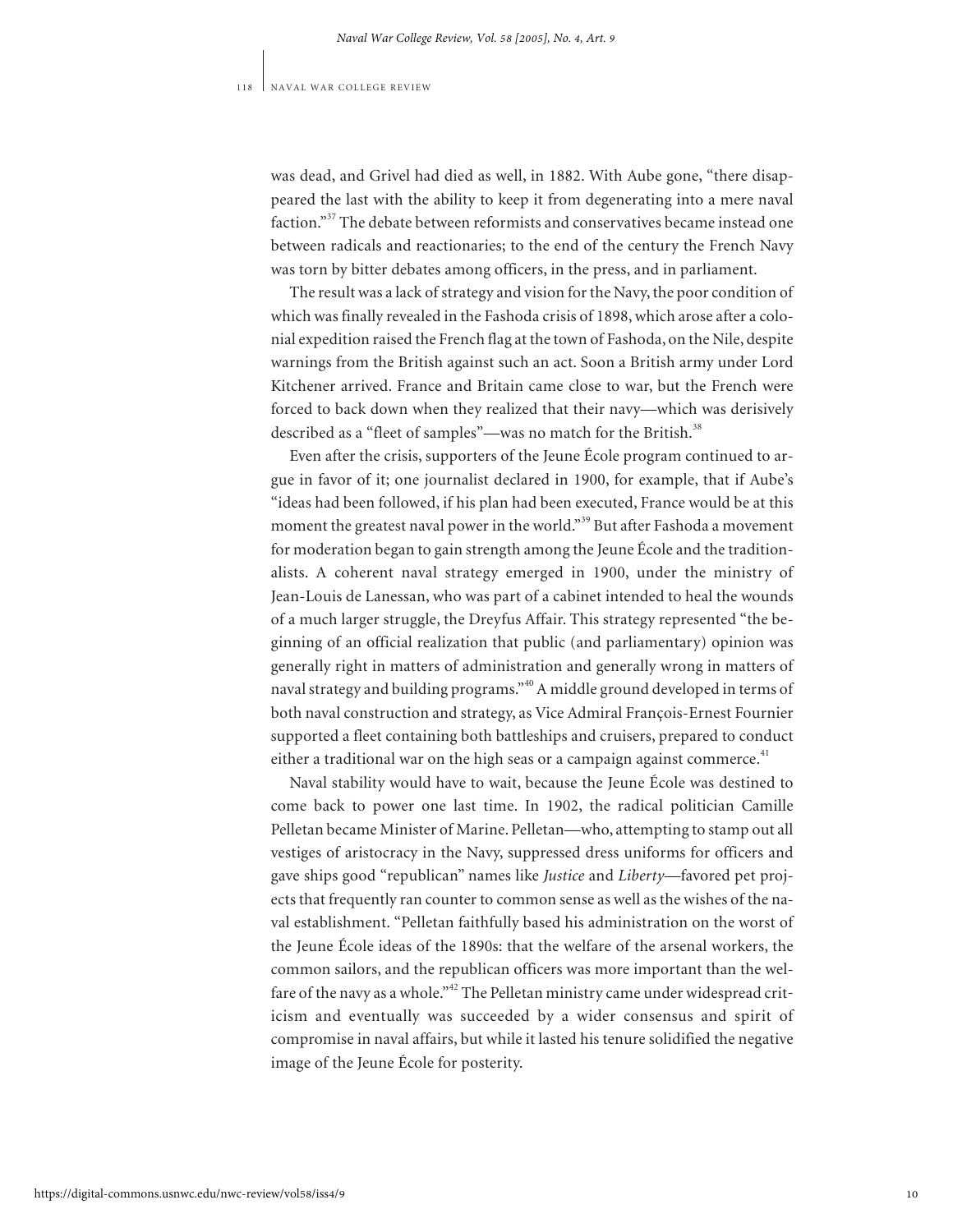In its wake, the Jeune École appears to have left behind little but discord and a series of failed, if well intended, experiments. Many of its tactical and technological innovations were quickly overtaken by other developments in naval warfare. The development of torpedo nets and electric searchlights made battleships less vulnerable to torpedo attack, and improved propulsion and rapid-fire guns gave larger ships the speed and firepower needed to counter the torpedo-boat threat. Smokeless gunpowder eliminated the artificial "fog of war" upon which torpedo boats depended to close in on larger warships.<sup>43</sup> By 1890 most navies were building battleships again, and the ideas of Alfred Thayer Mahan became popular in France as well as in much of the rest of the world. The enthusiasm for the latest technology had been largely overtaken by a return to the older military principles of Clausewitz and Jomini.<sup>44</sup> Just as important, the strategic environment had changed. Britain was beginning to look more like an ally than an enemy, whereas against any enemy but England, France would need a traditional navy, able to engage enemy fleets at sea.<sup>45</sup>

# **RETHINKING THE JEUNE ÉCOLE**

There is no doubt that the school of thought begun by Aube failed in its attempt to reform the French Navy and that the debate over the Jeune École sparked several decades of bitter debate that left the service far weaker than it been. But many of the criticisms that have been directed against the school are misguided. The Jeune École deserves another look from history and from military thinkers today; advocates of network-centric warfare have as much to learn from its strengths as from its weaknesses.

# *Historical Anomaly or Culmination of Innovative Tradition?*

First, although it is frequently treated as if it were a historical anomaly—a simple mistake sparked by misguided enthusiasts—the Jeune École actually represented the continuation and culmination of decades of French naval technological innovation in the early and middle 1800s. As early as the 1820s, French naval officers had embraced the notion that technology would be the key to any successful challenge to Britain's naval position. Andrew Krepinevich, a prominent scholar in the field of military innovation, has described how the French Navy led the way early in what he calls the "Naval Revolution," pioneering the adoption of steam propulsion and screw propellers in 1846, launching the first high-speed, steam-powered ship of the line in 1851 and the first seagoing ironclad fleet in the late  $1850s$ .<sup>46</sup> The government, rather than the private sector, funded much of this early experimentation, and this pattern continued into the Jeune École era with the torpedo boat in the 1880s and the submarine in the 1890s.<sup>47</sup> The Jeune École, then, might be considered the ultimate expression of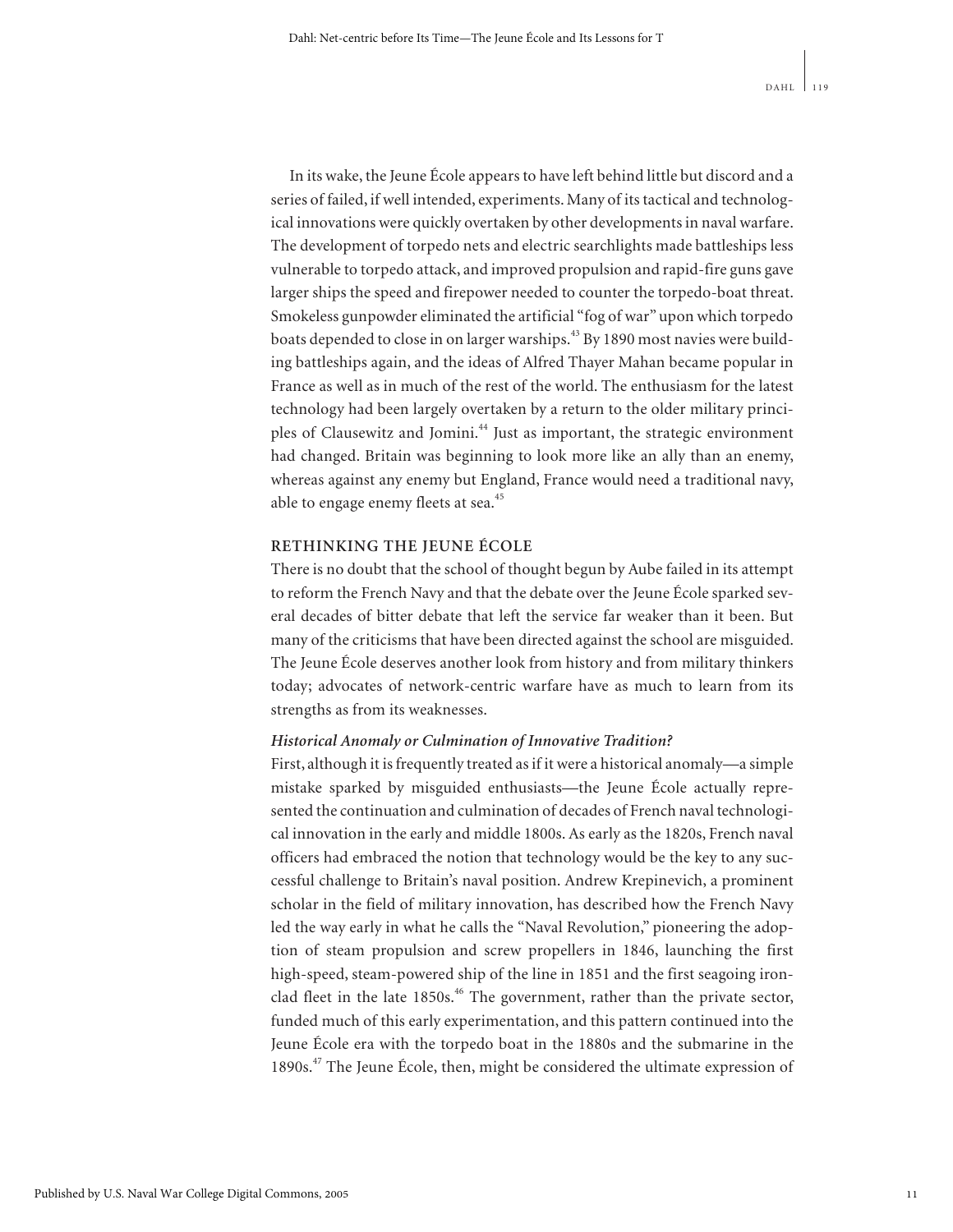naval technological innovation, in the most innovative navy, in what was until that point the most innovative period in naval warfare ever seen.

# *Who Was Responsible?*

Second, the creators of the Jeune École should not bear full responsibility for the poor state to which the French Navy fell by the turn of the century. The decline was largely brought about by politicians and polemicists in the press who hijacked the naval reform movement, and it was also the result of problems in French naval administration that preceded the Jeune École.

It does appear, however, that the collaboration between Aube and Charmes was ultimately detrimental to the Jeune École's reputation, for Charmes went beyond what Aube had recommended. The historian Paul Halpern, citing contemporary sources, writes that it was Charmes who introduced the concept of "division of labor"into the Jeune École argument and distorted the school's doctrine in favor of an extreme advocacy of the torpedo boat and, especially, the *bateau-canon*. <sup>48</sup> Theodore Ropp, a leading scholar in the field, agrees with this negative assessment of Charmes's influence: "The incredibly doctrinaire—and incredibly French—character of the debate was at least partly due to Charmes. Like most French journalists, he believed that all things could be solved by argument, if only the polemic was violent enough."<sup>49</sup>

Nonetheless, and while Charmes can be considered more radical than Aube, neither of the school's founders took the debate to the extremes to which it degenerated later. One historian, Stephen Roberts, suggests that there existed in effect two Young Schools: the teachers who developed the theories, especially Aube and Charmes, and the disciples who adopted and used them because they found them useful in the political and social struggles of the day. After Aube fell from office and Charmes died, Roberts wrote, "the Naval Young School of Aube and Charmes soon died out, but the political Young School remained to plague the Navy through the 1890s."<sup>50</sup> In the 1890s the political Young School took the Jeune École to an illogical extreme, focusing entirely on the building of a fleet of hundreds of torpedo boats for coastal defense and denying completely the need for any high seas fleet—which Aube had never intended.<sup>51</sup>

This distortion of Aube's original ideas reached its peak (or nadir) under the ministry of Camille Pelletan, whom Roberts describes as "the most violent member of the political Young School."<sup>52</sup> If the commentators of the time are to be believed, the Jeune École certainly did deserve the blame for the chaotic and unready state of the French Navy at the beginning of the twentieth century. For example, Theophile Delcasse, the French minister of foreign affairs from 1898 to 1905, proclaimed, "Thanks to Camille Pelletan, we no longer have a fleet."<sup>53</sup> But the policies of Pelletan were not the same as those of Aube, and it is important to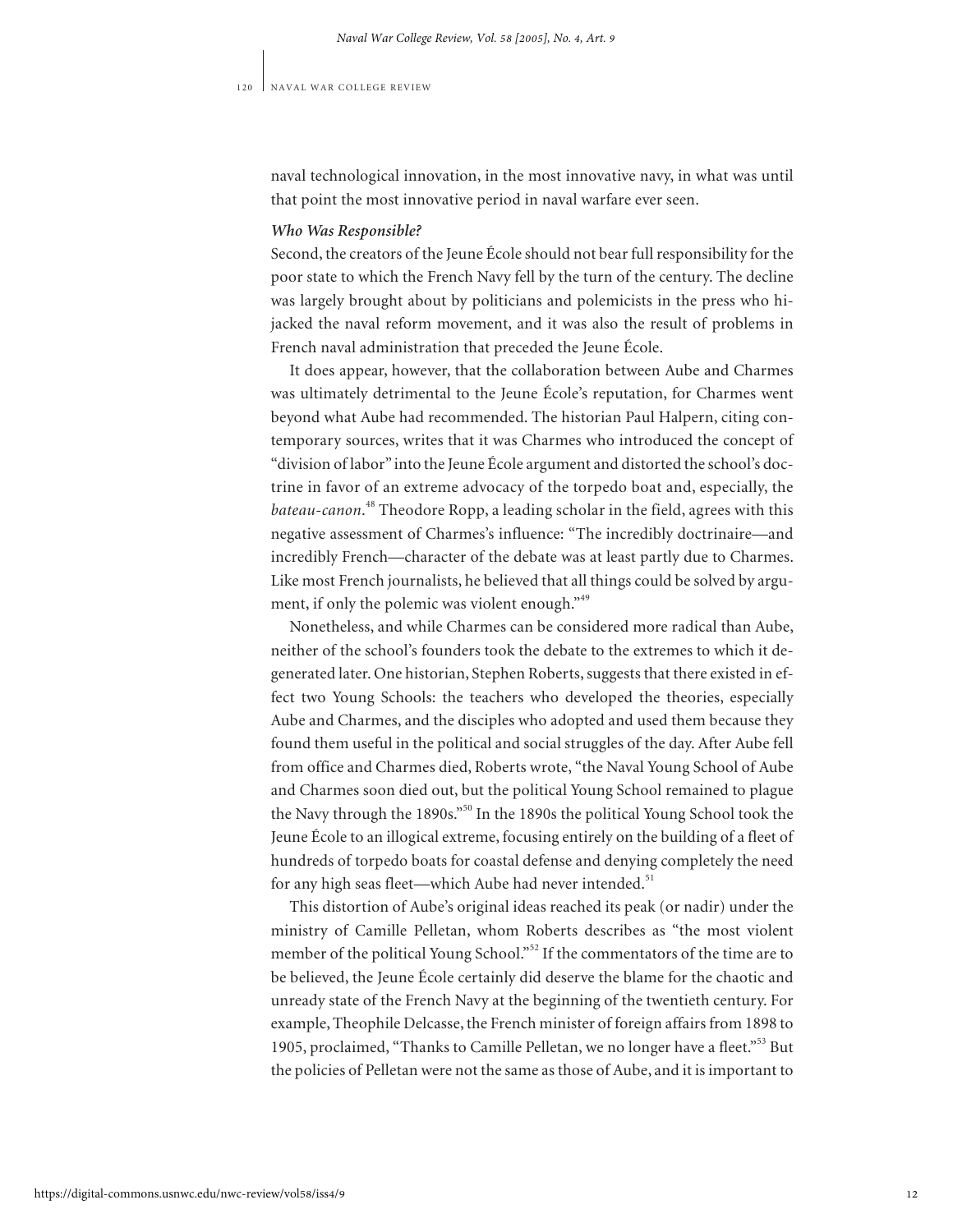separate the ideas of the true Jeune École from those of the individuals who later took on its mantle.

Moreover, the poor condition of the French Navy cannot be blamed completely on either the original Jeune École or its later followers, for the service at that time suffered from long-standing problems of poor administration and meddling by government. It was chronically disorganized, often in the throes of reorganization at the behest of politicians who may not have known much about what they were doing. As one observer wrote in 1913, "The navy is a department of generally organized disorder."<sup>54</sup> Tritten puts it this way: "The history of the French navy is one of mismanagement by governments who *could* have known better."<sup>55</sup>

Halpern argues that although the French Navy had a good technological base, it suffered from an administrative organization notorious for complexity and red tape: "These organizational difficulties would by the turn of the century inflict great harm on the navy, offsetting the potential advantages that might have been derived from the imaginative or technically daring constructors. The French, in summary, did not manage technology well and the French Navy would pay the price."<sup>56</sup> It may be that the failure of the Jeune École was at least in part a result, and not a cause, of poor administration in the French Navy of that period.<sup>57</sup>

# *Foolish, Inflexible, and Fixated on Technology?*

The Jeune École has often been charged with many of the same faults that critics see in network-centric warfare, but the view we have today of the Jeune École largely reflects the later interpretations of radical politicians and others. While its leaders have been caricatured as extremist, inflexible, and even perhaps a bit foolish, this was certainly not the perception among other navies at the time. Aube, in particular, was a much more flexible and innovative thinker and leader, often willing to compromise and experiment, than he is now often made out to be.

Despite its focus on technology, the Jeune École was actually as concerned with the moral and social effects of military actions as on their immediate tactical outcome. Against Italy, for example, the reliance of which on foreign trade was small, the Jeune École realized it could not succeed through commerce warfare. Accordingly it envisioned, in case of war with that nation, shore bombardment, not to do indiscriminate damage but to affect the morale of the population. Writes Ropp: "The moral effects of bombardment were more important than the actual destruction, for the real economic strength of Italy, the heavy industry in the northern plain, could not be touched by such means."<sup>58</sup>

The other major naval powers of the time took the Jeune École very seriously. At the height of the influence of the Jeune École's popularity, Austria, Russia,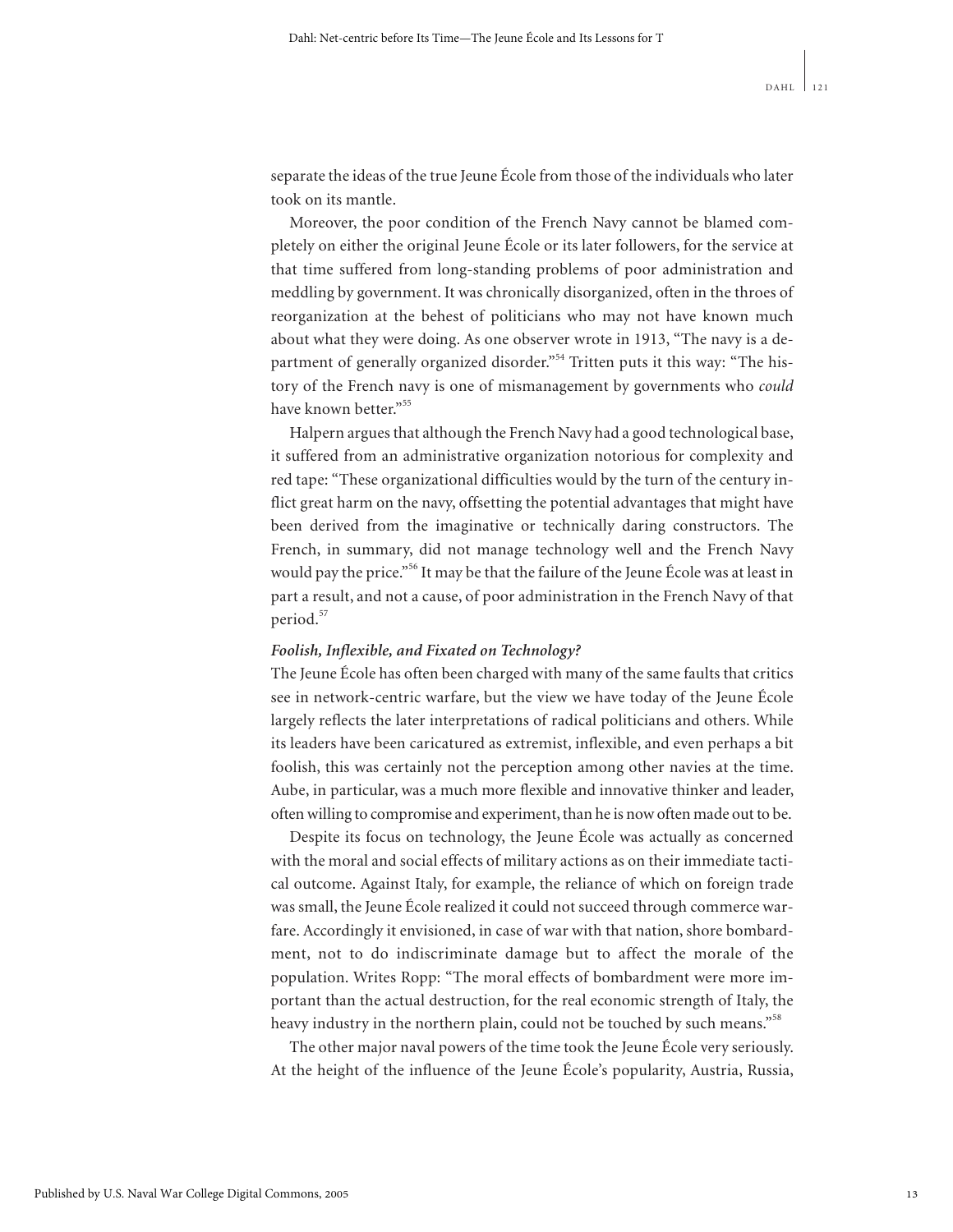and Germany all abandoned their battleship construction plans. The British Admiralty may not have responded appropriately. At least one scholar, Angus Ross, has argued that British naval planners failed to address this challenge sufficiently: "There is little doubt that British trade would have been vulnerable to a properly organized and systematic attack of the type envisaged by the French in the 1880s."<sup>59</sup>

Many Britons despaired, convinced that the country would be cut off from food by commerce raiding; journalists and scaremongers encouraged this fear, writing of what they called the "starvation" theory. The distinguished mid-twentieth-century historian Arthur J. Marder referred to "the 'guerre de course' nightmare." The fear did not subside until a royal commission studied the problem in 1903; it accepted the Admiralty's claim that it could and must maintain command of the seas, and that as long as it could do so, it would be able to prevent commerce from being seriously interrupted. $60$  By 1905, the chance of war with France had become remote, and the problem faded in Britain. But Marder, writing his famous study of the Royal Navy during the early days of World War II, would note that "for two decades the possible consequences of the *guerre de course* on the outcome of a maritime war and upon England's prosperity had been the same nightmare to the experts and those in authority as London's vulnerability to air-bombing in recent years."<sup>61</sup>

The ideas of the Jeune École strongly affected the Austro-Hungarian Navy, through the close ties that existed between its navy's staff and that of the French, and in particular through the influence of Admiral Max von Sterneck, its commander. Sterneck was a close follower of Aube, and he had his navy test many of Aube's tactics while they were still being debated in France.<sup>62</sup> Sterneck wrote of his relationship with Aube: "It appears as if we have had the same ideas simultaneously, with the difference that I can put them into action immediately."<sup>63</sup>

The Jeune École may have had its greatest effect, however, through its influence on a naval strategist who disagreed strongly with most of its program, Alfred Thayer Mahan. Mahan wrote his major works at least in part to counter its influence, seeking specifically to disprove the view of the Jeune École (and many others at the time) that the days of great naval battles were past. The Jeune École looked to the wars from 1854 to 1870 and saw in them lessons pointing to *guerre de course* and coastal warfare; Mahan reached back farther in history to prove the importance of command at sea and traditional naval battles.<sup>64</sup>

Aube himself not only instituted naval maneuvers and exercises but took account of their results—such as in early 1886, when torpedo boats proved not seaworthy enough for long independent voyages. From then on, Aube no longer advocated the use of autonomous torpedo boats, focusing instead on their role in short-range operations along the coast.<sup>65</sup> After the failure of the *Gabriel*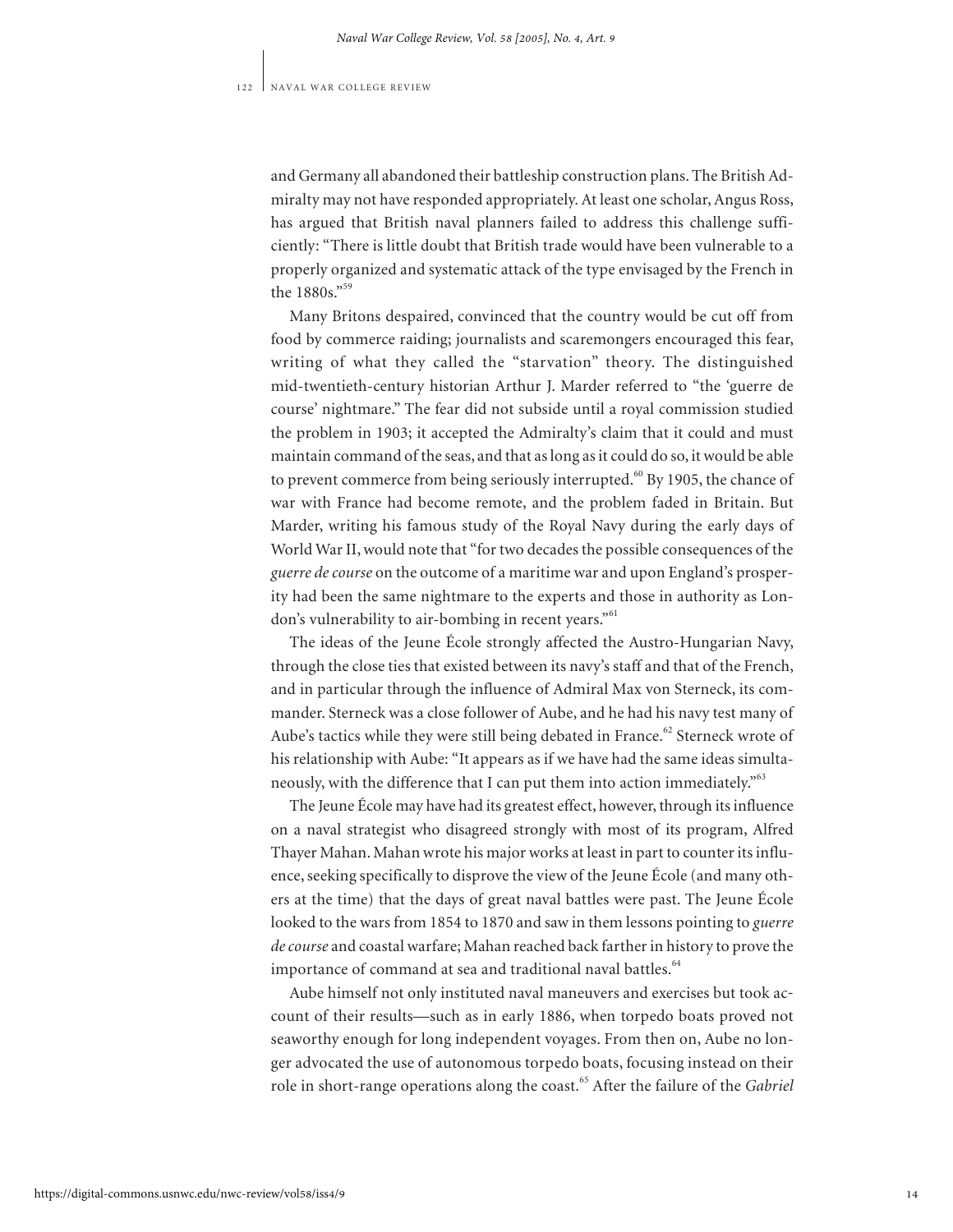*Charmes* in early 1887, fast gunboats disappeared from the building program.<sup>66</sup> As minister, Aube was even willing to compromise with the traditionalist admirals on the subject of battleships; the 1887 budget acknowledged that ironclads would still form the nucleus of the French Navy.<sup>67</sup>

Many of the Jeune École*'*s ideas—such as small boats operating independently—were clearly misguided, and even appear foolish today. Indeed, Ropp writes that it was "neglect of the most elementary military principles" that proved the undoing of the reformers. But he also points out that "in the ridicule which now greeted their tactical proposals, many people had already forgotten that Aube and his followers had been the first people to analyze many of the salient features of modern naval war."<sup>68</sup> The positive influences of the Jeune École, often forgotten, included the early development of a modern cruiser fleet, the idea of a worldwide system of bases and coal stations, emphasis on coastal protection, and administrative reforms, including the founding of the French naval academy.<sup>69</sup>

Perhaps the most forward-looking concept promoted by Aube was the submarine. There is some question as to how much credit he deserves for helping to advance this idea; Brodie sees Aube as an important factor in putting France ahead of other navies in developing the submarine, while Ropp argues that this advance was not the result of the Jeune École but of "patient experimentation by a long series of naval officers," especially Dupuy de Lome, who developed the *Gymnote*, which Aube accepted for trials in 1886.<sup>70</sup> However, even Ropp acknowledges that it was partly because the school had been so thoroughly discredited that its ideas concerning the submarine received so little attention, and that "the competition which eventually produced the first successful French submarine had been started by Aube himself."<sup>71</sup> Although more research might prove useful here, it seems that the concept of submarine warfare is but one of several areas in which Aube deserves more credit for flexibility and thoughtful innovation than he often receives.<sup>72</sup>

## *Ahead of Its Time?*

To assert that many of the Jeune École's innovations were well ahead of their time is not at all the same as arguing that the Jeune École was "right"—clearly it was wrong, in terms of many of its tactical concepts, its administrative methods, and its political impact. It is one thing to be wrong because one's ideas are fundamentally ill considered; it is another to be wrong because they appear too early. In the first case, the lessons for posterity can only be negative, and this is the view represented by Professor Vego's interpretation of the Jeune École—that we must take care not to do what it did. But perhaps the Jeune École was wrong largely because it was premature. If so, the lesson is quite different—we must take care not to do things *how and when* the Jeune École did.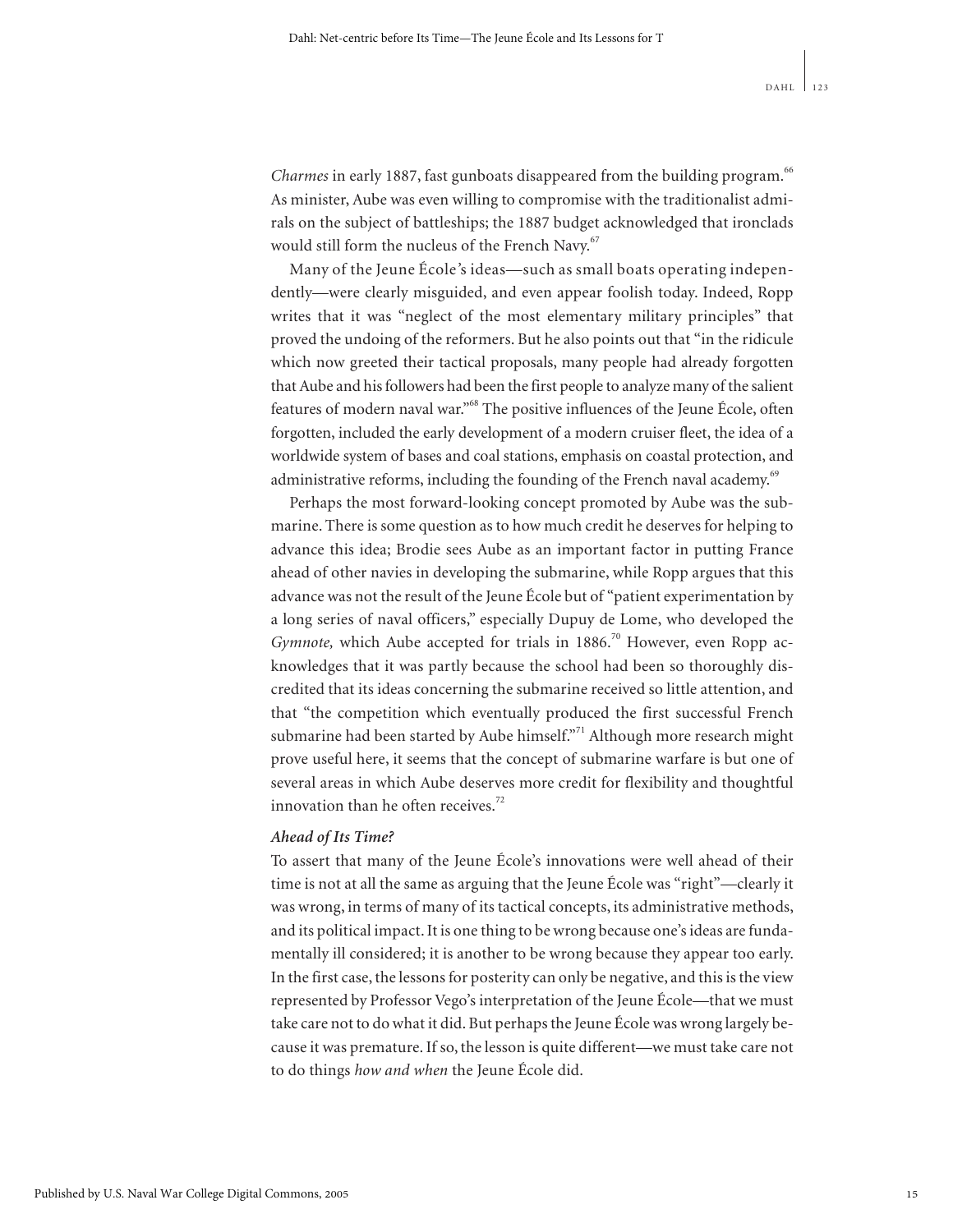Students of the Jeune École often make the point that Aube and his followers were prophetic in their tactical understanding of future naval warfare. Theodore Ropp has described the Jeune École as foreseeing that in a future war: •

- The weaker fleet would stay at its bases and refuse combat. •
- The stronger would be forced to do the same, for fear of the torpedo.
- The only significant naval activity would be commercial warfare.
- Warfare would be absolutely merciless, disregarding the laws of war.

As Ropp writes, "It is possible to view the events of the war of 1914–18 under exactly those four points."<sup>73</sup> The historian Lawrence Sondhaus has argued that "from the perspective of the First World War, Aube's predictions seemed prophetic, especially his conviction that battleships ultimately would stay in port while smaller vessels ventured out to fight. Indeed, Germany's deadly campaign of submarine warfare in the First World War seemed to vindicate the Jeune École."<sup>74</sup>

Sondhaus makes an even stronger argument, that "if the evolution of the submarine somehow had been advanced by a quarter-century, the Jeune École would have survived to establish a new paradigm of naval warfare, making cruisers the capital ships of the world's navies. In such a scenario, the battleship renaissance of the years 1890-1914 would never have occurred."<sup>75</sup> This may be taking the point too far; we should not need to resort to counterfactual history to see the significance of the Jeune École for today's naval planners. The Jeune École was not ahead of its time simply because it predicted many of the important features of future war—as significant as that accomplishment might have been. It was also farsighted in that it analyzed its environment and used concepts remarkably similar to those used by many of today's forward-looking military strategists. It saw changes taking place not only in military technology but also in communications, business, and society, and it looked for a way to combine those changes into a new way of warfare.

Yet despite its best efforts, the Jeune École could not enable the French to gain and maintain the initiative against the British navy. If the British Admiralty was slow to take up the challenge of naval reform, once it felt threatened it used the nation's economic strength to engage France in applying new technologies to ship design. It turned the tables fairly quickly, developing the *Dreadnought* and taking the lead in the naval revolution.<sup>76</sup> What, from the French viewpoint, had gone wrong?

The primary point is not the Jeune École's emphasis on technology, for it was never as obsessively focused on technical matters as its critics have argued. Nor did it fail because of the extremes to which some of its adherents took its policies, although its cause was certainly harmed by the radicalism of Aube's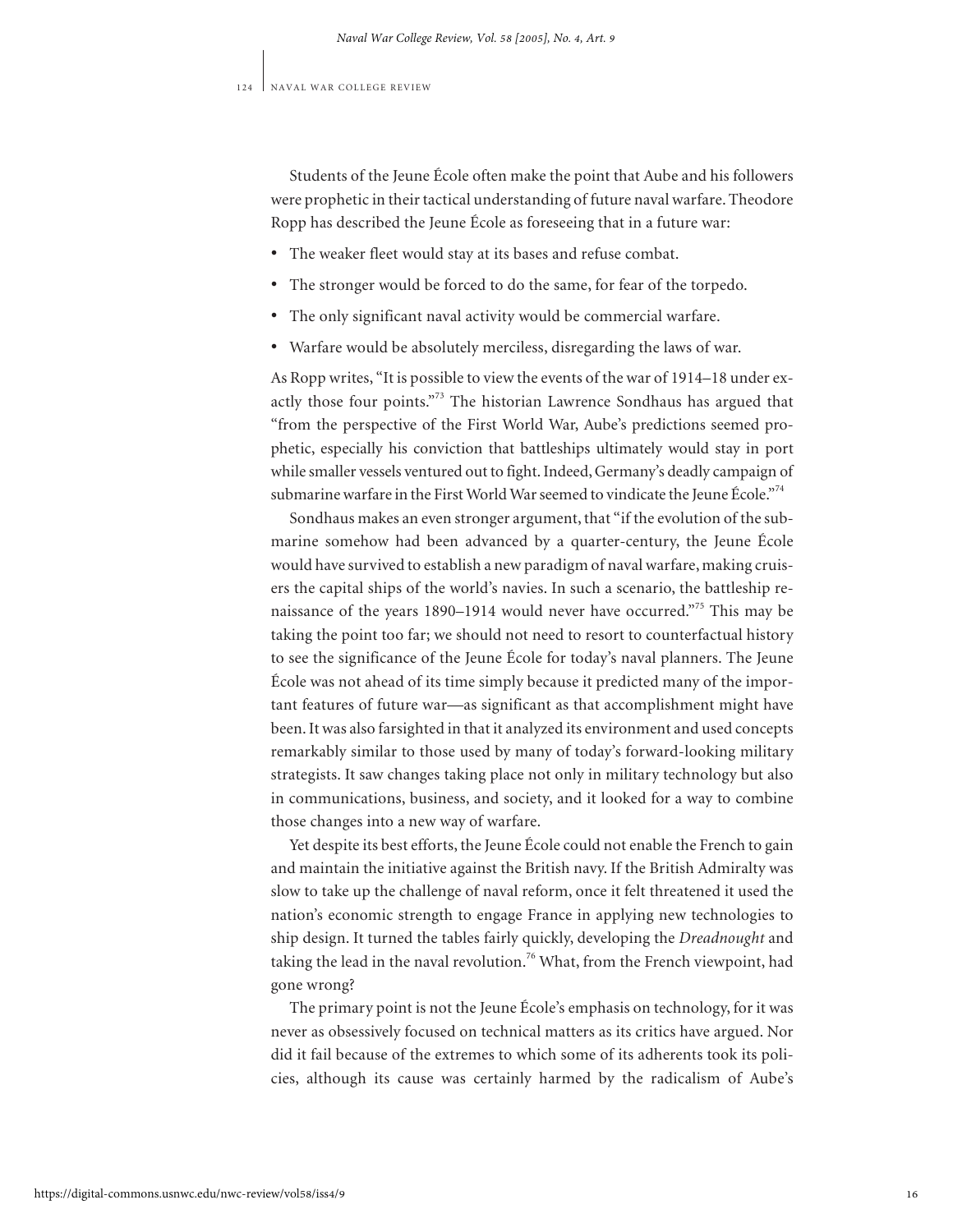successors. Rather, Aube and his followers failed because they did not understand well enough the temper of their times—and the times were not yet ready for the Jeune École. Its members foresaw many significant developments in naval technology and tactics, and they produced a strategy that might have worked. But they misjudged the pace of change in warfare; the state of the art was not advancing as quickly as they seem to have felt. Many of their ideas would return years later as key elements of naval warfare (such as the submarine) or as potentially transformational concepts more than a century later (networking many small units), but in the 1880s the time was not yet at hand. The dominance of capital ships and conventional war at sea would not have run its course until the end of the Second World War, at least; other, potentially more effective technologies or strategies would have to wait.<sup>77</sup>

#### **THE PARALLEL WITH NETWORK-CENTRIC WARFARE**

Network-centric warfare suggests that just as a network of computers is much more capable than a number of stand-alone units, a network of military platforms will be more efficient, faster, and more capable than the same number of unconnected platforms. But NCW advocates are quick to point out that the concept involves much more than just communications networks. As Vice Admiral Cebrowski describes it, "NCW is not narrowly about technology, but broadly about an emerging military response to the information age."<sup>78</sup> According to him, this type of change "enables a shift from attrition-style warfare to a much faster and more effective warfighting style characterized by the new concepts of speed of command and the ability of a well-informed force to organize and coordinate complex warfare activities from the ground up."<sup>9</sup>

More recently, its boosters have credited NCW with helping to produce military success in Operations ENDURING FREEDOM and IRAQI FREEDOM, supporting peacekeeping and peace-enforcement operations around the globe, and "even aid[ing] in combating the outbreak of SARS [severe acute respiratory syndrome] in South East Asia."<sup>80</sup> Critics like Frederick W. Kagan have charged that the underlying tenets of NCW are overdrawn and rely too much on technology, but defenders reply that these critics do not understand the nature of military transformation. Transformation, in their view, is much broader than just the use of technology, such as airpower and precision guided munitions: "Instead, transformation is an effort to provoke the military and civilian leaders of the nation to ask themselves tough questions and then to find the right, though challenging, answers."<sup>81</sup>

At least one of those challenging answers does involve a great deal of technology. Notably, NCW has inspired a major Department of Defense (DoD) effort to create a secure global information network called the Global Information Grid,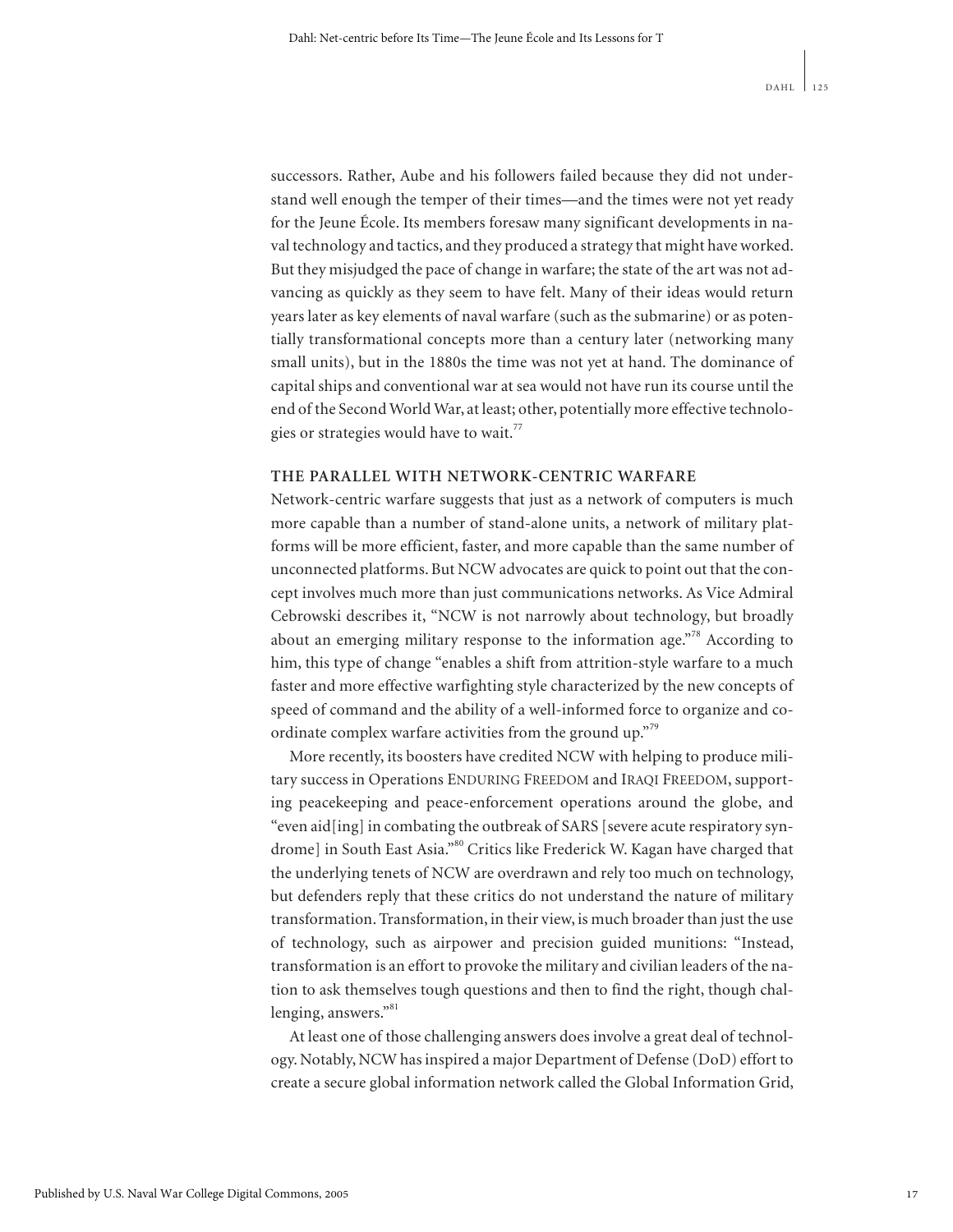or GIG—also referred to as the "war net." Press reports indicate it may cost hundreds of billions of dollars and take two decades to build, and even Vint Cerf, one of the fathers of the Internet and a consultant on the war net, worries that it may not be realistic: "This is sort of like Star Wars, where the policy was, 'Let's go out and build this system,' and technology lagged far behind."<sup>82</sup> The Defense Department's supporters argue the GIG will play a central role in transforming the U.S. military into a net-centric force, but the Government Accountability Office argues that "while DoD's vision of the GIG is compelling, the breadth and depth of the GIG and DoD's objectives for netcentric warfare, present enormous challenges and risks—many of which have not been successfully overcome in smaller-scale efforts and many of which require significant changes in DoD's  $\text{culture}^{383}$ 

A full evaluation of NCW or of specific programs, such as the GIG, would be beyond the scope of this article, but we can already recognize several aspects of the Jeune École experience. Of course, the strategic circumstances facing France in the 1880s were quite different from those facing the United States and its navy today, but the theories of the Jeune École and NCW appear to be inspired by some of the same dynamics. At the broadest level, both ideas represent an effort to develop new strategic concepts that depart from the traditional emphasis on command of the sea. Command of the sea is no longer as contentious today as it was during the Cold War, whereas new threats require the application of naval power ashore; in their time the Jeune École enthusiasts realized that they simply could not afford to contest command of the sea with the British and sought an alternative approach. The approach they chose resembles network-centric warfare in a number of specific ways.

*Emphasis on Technological Innovation.* This may be the most obvious parallel. Even if, as NCW advocates argue, their concept involves much more than new technology and connectivity, modern weaponry and innovative technology are still fundamental parts of their proposed transformation. Technology was also a key factor for the Jeune École, with the torpedo only the most prominent of the new inventions incorporated into their strategies and tactics; under Vice Admiral Aube the French Navy experimented also with the use of oil fuel instead of coal, new types of high-explosive shells, and the submarine.

But even more significant is that in both schools of thought we see a strong faith not just in the latest technical fads but in technological progress writ large. Innovation, experimentation, and change were watchwords for the Jeune École*,* much as they are today for advocates of network-centric warfare. One supporter of the Jeune École wrote, "Let us be better, if that be possible, but in any case *we must be different,* in the adaptation to rejuvenated methods of war, of new engines,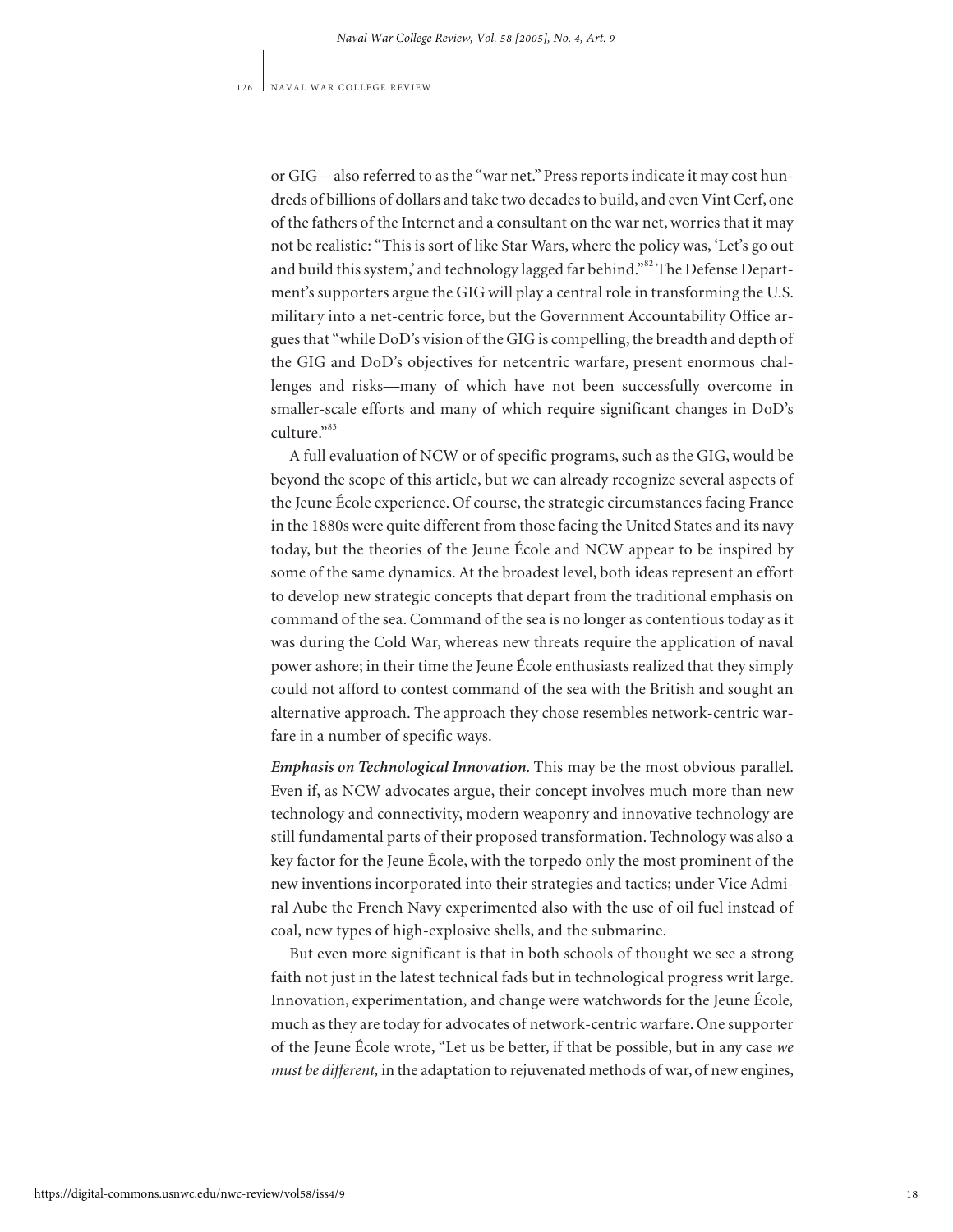judiciously conceived and rapidly executed."<sup>84</sup> The enthusiasm for change is no less evident among NCW advocates: "The objective," declares Vice Admiral Cebrowski, "is to create an ethos for experimentation, innovation, and a willingness to risk across the entire force."<sup>85</sup>

*A Scientific Approach to War.* NCW supporters often draw upon physics, biology, and computer science, and they avidly apply concepts like chaos and complexity theory to military operations. The Jeune École took a similarly sweeping and yet eclectic approach toward a scientific approach to war; while military theorists had long attempted to apply mathematical formulas to warfare, the French naval reformers looked to many other fields of science for ideas and principles they could apply. For example, they advocated the concept of many small craft attacking a larger ship not just because they believed it effective but because it was scientific in itself—the Jeune École saw the battleship as a complex organism that could be destroyed by the "microbes" of torpedo boats.<sup>86</sup>

*Speed and Precision.* NCW relies on speed both in the relatively simple, tactical sense of weapons and forces operating quickly, but also at higher levels, at which speed of command and decision making become vital. The Jeune École did not address speed of command as such, but it proposed to use the technology and tactics of its time to gain speed and precision. It emphasized speed over mass, made full use of steam propulsion, and employed many small, fast, swarming platforms rather than a few big, slower ones. $87$  Its stress on the torpedo can be seen as a parallel to today's focus on cruise missiles and other precision weapons.

*Networked Forces.* The most fundamental concept underlying NCW may be that networked forces are intrinsically more capable than so many individual platforms. The modern concept of a network did not exist in Aube's time, but he clearly saw the importance of using the latest communications systems to coordinate attacks by geographically dispersed units. The telegraph, in particular, was to be used to synchronize the attacks of torpedo boats, a capability Aube saw as crucial in defending a coast against an enemy landing: "With the extreme mobility that steam gives to all warships . . . with the speed and sureness of information permitted by the electric telegraph, with the ability to concentrate forces provided by the railroad, though no point on the coast is safe from attack, there is none that cannot be strongly and rapidly defended."<sup>88</sup>

*Focus on Effects.* Network-centric warfare embraces the concept of "effectsbased operations"; Vice Admiral Cebrowski has described NCW as incorporating a "new mental model of warfare that emphasizes outcomes, or effects."<sup>89</sup> The Jeune École's similar emphasis on the ultimate effects of military actions rather than on immediate destruction achieved is implied clearly in its contingency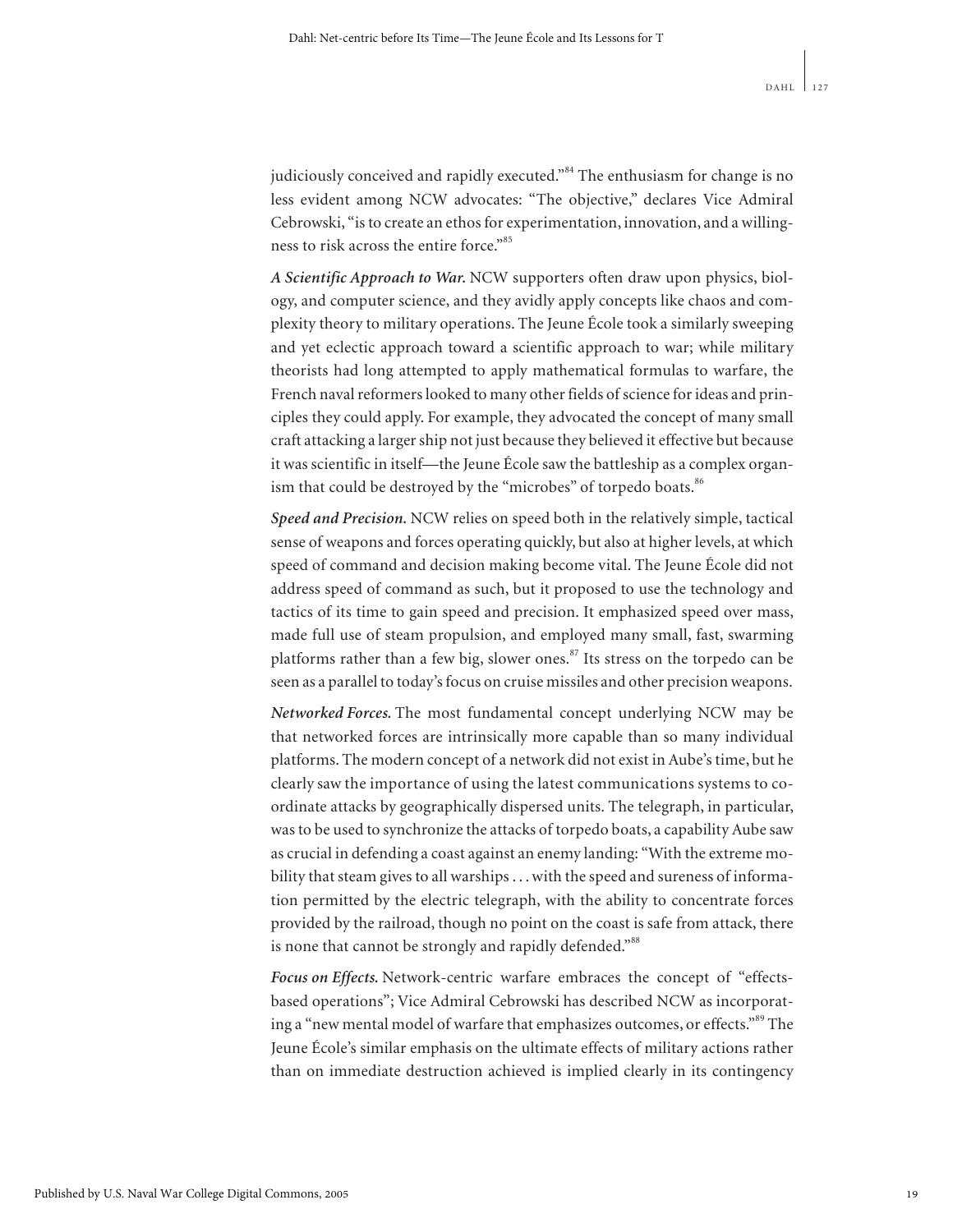plans to strike Italy "from the sea," using shore bombardment against forts and cities to destroy the morale of the populace.

*Shock and Awe.* Here we see another modern term that has been adopted by NCW theorists but has a clear parallel in the thinking of the Jeune École. A networkcentric force will, advocates argue, "for the first time . . . provide us with the possibility of moving beyond a strategy based on attrition, to one based upon shock and awe."<sup>90</sup> Terminology aside, this is what the Jeune École was thinking of when it argued that sudden massed attacks would create panic among the populations of enemy states. This effect was to be the purpose of shore bombardment against Italy, and also of a commercial war against England, which was intended "to produce an economic panic that would bring about social collapse."<sup>91</sup>

*Modern Business and Economic Concepts.* NCW draws heavily from the business world: "The organizing principle of network-centric warfare has its antecedent in the dynamics of growth and competition that have emerged in the modern economy."<sup>92</sup> Economic ideas were just as important for the Jeune École. Gabriel Charmes explicitly argued that the concept of division of labor could be extended from political economy to warfare.<sup>93</sup> Aube was concerned about the social problems of capitalism, arguing that France had to expand its colonial empire to open new markets, encourage production, and eliminate poverty.<sup>94</sup>

What have we proved? To point out these comparisons between network-centric warfare and the Jeune École tells us little about whether the concepts they share are valid or not. Both schools are criticized—often rightly—but the association between them is strengthened by the fact that they are often criticized for the same things. For example, although neither school focuses as exclusively on technology as their detractors believe, both seem to trust too much in overly complex and esoteric mathematical calculations and scientific theorizing.<sup>95</sup>

On the other hand, we should be careful not to draw too much from this parallel. Not only was France's strategic situation in the late 1800s very different from America's today but, and more significantly, several areas of critical importance to the Jeune École have no direct analogue today—such as emphasis on commercial warfare, and colonial naval presence.<sup>96</sup> Nonetheless the similarities are striking enough that the experience of the Jeune École surely offers lessons for military and naval strategists today. The question is, then, what are they?

# **THE TEMPER OF THE AGE**

Might network-centric warfare suffer the same fate as the Jeune École? Naval theorists today need not worry about some of the defects of the earlier school. For instance, Aube's "three greatest faults were his technical incompetence, his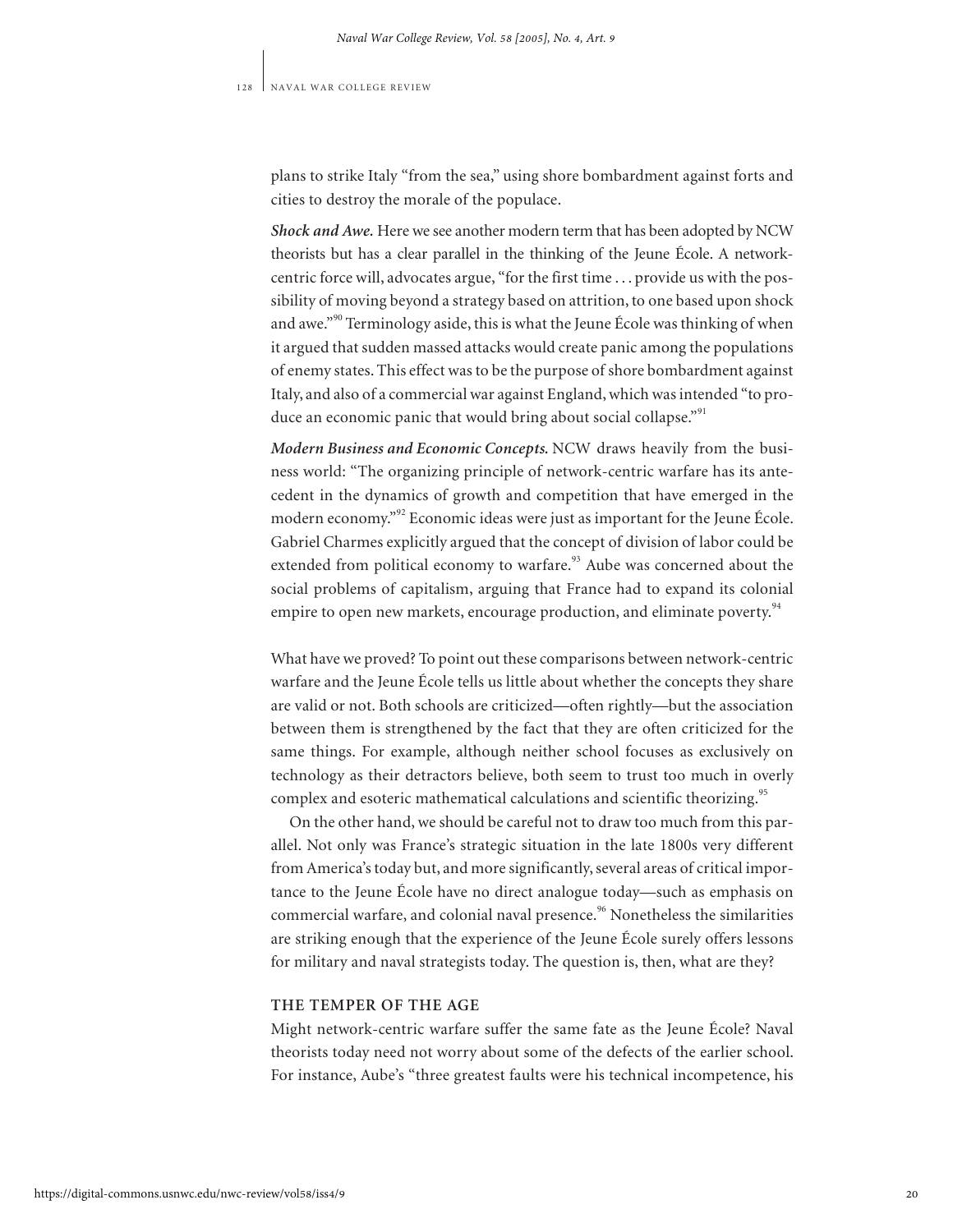optimism, and his taste for resorting to the public press."<sup>97</sup> While one can certainly disagree with the tactical and technological prescriptions of NCW enthusiasts, these advocates are hardly unqualified. They might be overoptimistic, but that is unlikely to be a fatal flaw unless—and this is a real risk—it turns to arrogance. Also, although the debate over NCW has occasionally become heated within the Navy and in the press, it shows little inclination to spill over into politics.

But our review has shown that the principal lessons of the Jeune École arise from *how* and *when* it attempted its naval revolution. Network-centric warfare proponents have much to learn from the Jeune École's methods; they lack a key virtue of, and share a major failing with, Aube and his supporters of more than a century ago. The most important point of all may be the timing of military transformation; it is not at all clear that NCW has measured the temper of its age any better than the Jeune École did that of the late nineteenth century.

The key virtue that NCW lacks is flexibility, the willingness to admit a mistake. Admiral Aube—although not always his followers—demonstrated that virtue on several occasions. "Clearly," observes one historian, "the very [torpedo boat] experiments designed to justify its theories had gone far to discredit the Jeune École."<sup>98</sup> But as we have seen above, Aube admitted the mistake and abandoned his plans for small, long-range, independently operating combatants.

It is not clear that advocates of NCW and force transformation today are so flexible. Their inability to admit error can be seen in relatively small things, such as in the bland official responses to such complaints as that by retired Marine lieutenant general Paul Van Riper that the results of a large war game, MILLEN-NIUM CHALLENGE '02, were rigged to support the Pentagon's goals for force transformation. Senior officers at U.S. Joint Forces Command, which sponsored the war game, insist it was fair and that it validated future war-fighting concepts such as effects-based operations.<sup>99</sup> Frederick Kagan charges, however, that NCW boosters are inflexible concerning such fundamental issues as the transformation of warfare itself: "The U.S. is now attempting to transform its military in ways that hinder the conduct of current operations, even as those operations literally rip it apart."<sup>100</sup>

If so, the key failing that network-centric warfare shares with the Jeune École is the opposite of Aube's personal flexibility—that supporters of both schools have frequently claimed too much for their ideas and dismissed criticism with an assurance bordering on arrogance. In the case of the Jeune École, its advocates tried to do too much and were unwilling to accept criticism or allow dialogue: "Whoever attacked them, attacked progress, logic, and science."<sup>101</sup> This single-mindedness can be seen in Charmes's statement that "a war of pursuit will, therefore, necessarily, fatally, definitely, replace squadron warfare in future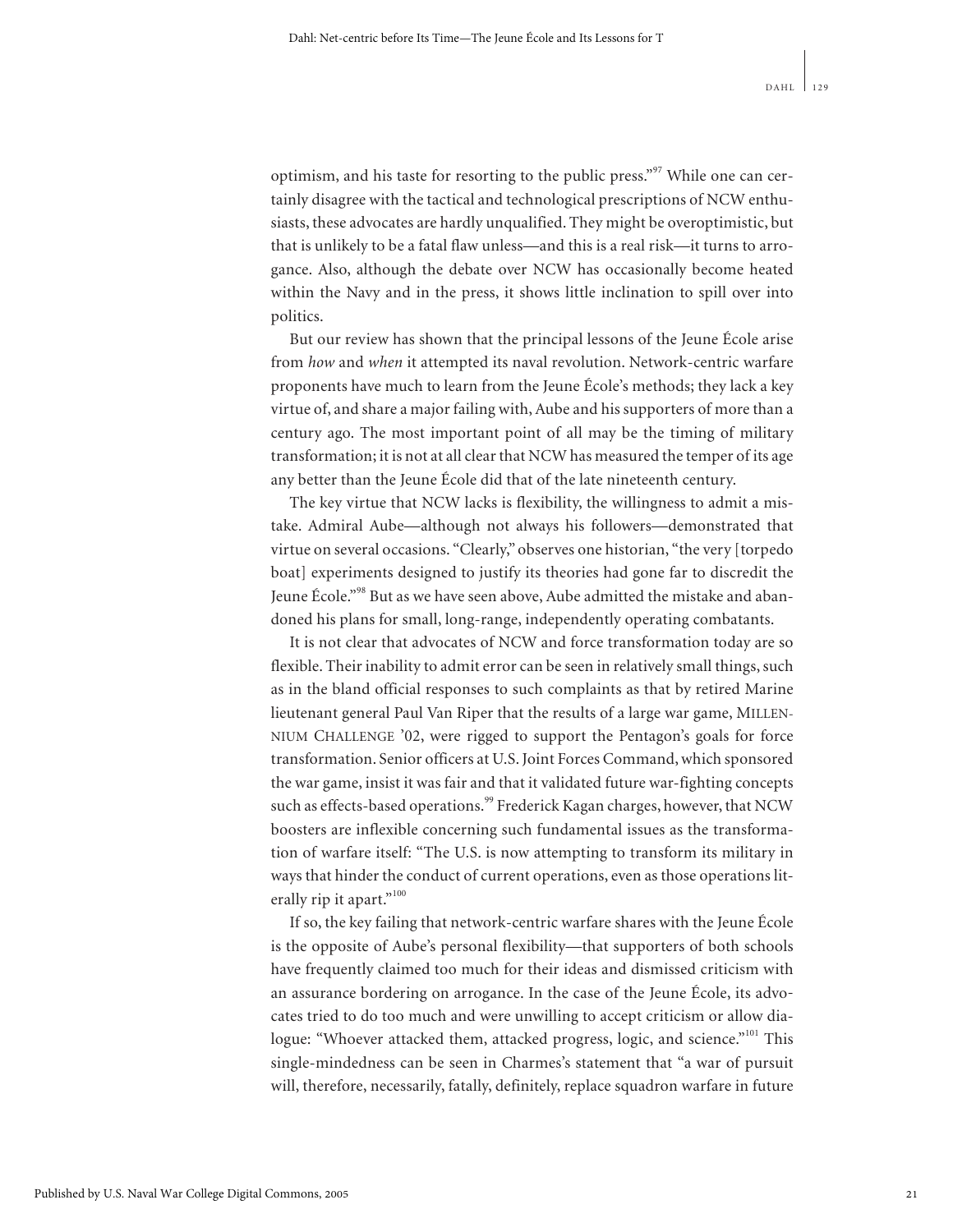conflicts between maritime nations."<sup>102</sup> It seems only a short step from Charmes's confident pronouncement to declarations that network-centric warfare "will prove to be the most important RMA in the past 200 years."<sup>103</sup> Today's reformers may feel that sure of themselves, but history shows they can hurt their cause by trumpeting the fact too loudly.

The main caution that the story of the Jeune École offers for advocates of NCW and American defense transformation, then, is not that they may be wrong in their assessments of the trends influencing military force in the twenty-first century but that they may be right, too early. They may be ahead of their time *technologically;* critics have often charged that network-centric warfare relies on untested technical and engineering concepts.<sup>104</sup> But the comparison with the Jeune École shows that it may be even more dangerous to be ahead of one's time *strategically*. In France in the 1880s not even the combination of a brilliant innovator and the latest technical advances was able to challenge successfully the traditional school of naval warfare. Critics today charge that NCW has also misjudged the changing nature of war. Loren B. Thompson, for example, believes that it is "time to set aside the network-centric ideology and recognize the many ways in which war has not changed."<sup>105</sup>

Advocates of network-centric warfare explicitly tie their revolution to the information age; the Department of Defense report to Congress on NCW, for example, states, "Warfare takes on the characteristic of its age. NCW continues this trend—it is the military response to both the challenges and the opportunities created by the Information Age."<sup>106</sup> But just as the Jeune École misjudged the speed at which naval warfare was changing in the late 1800s, today's transformation advocates may find they have invested too much in expensive and complex systems like the Global Information Grid, to the detriment of traditional military systems and capabilities. The Jeune École found that its confidence in the revolutionary nature of submarines and torpedoes was premature, and in the same way today's military transformation supporters may find that information networks and precision guided munitions will not change warfare as quickly as they would hope. The history of the Jeune École reminds us that no new idea or innovative technology, no matter how prophetic, can change the nature of warfare on its own. It also suggests that if network-centric warfare fails, it is not likely to do so because it mimicked the Jeune École too closely but because it too could not judge the temper of its times.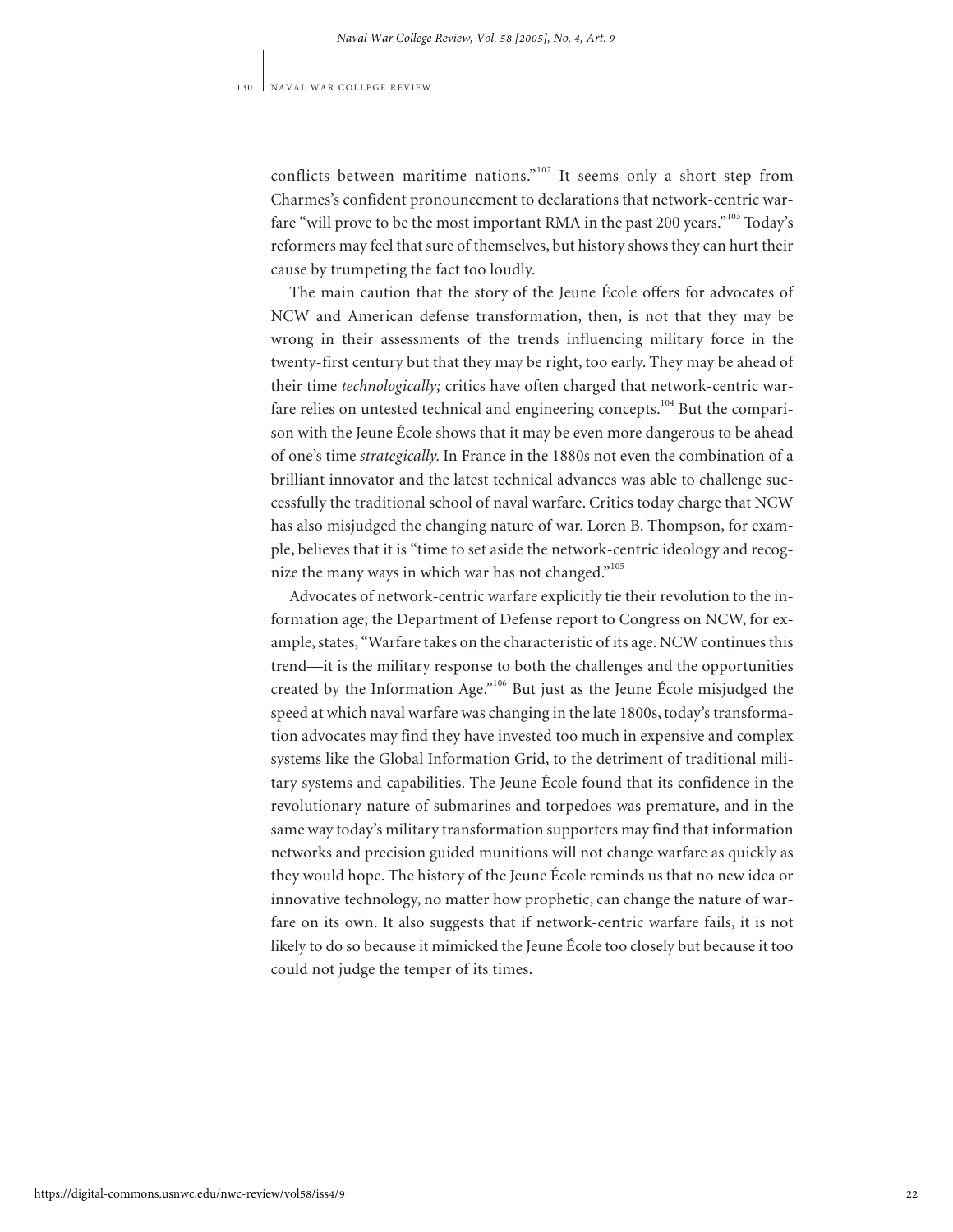### **NOTES**

- 1. This is not to argue that the Jeune École was the only naval revolution to adopt networkcentric principles. Admiral Sir John Fisher's transformation of the Royal Navy before World War I emphasized many of the same things as today's transformation advocates, including aggressive exploitation of new technologies and innovation, an emphasis on speed, and the development of a global information network based on the wireless telegraph. But the Fisher Revolution has been well documented, and while the lessons of the Jeune École are less well known, they may in fact apply more directly to today. On Fisher, see for example Nicholas A. Lambert, *Sir John Fisher's Naval Revolution* (Columbia: Univ. of South Carolina Press, 1999), and by the same author, "Transformation and Technology in the Fisher Era: The Impact of the Communications Revolution," *Journal of Strategic Studies* 27, no. 2 (June 2004), pp. 272–97.
- 2. E. H. Jenkins, *A History of the French Navy* (London: Macdonald and Jane's, 1973), p. 307.
- 3. J. R. Hill, "Accelerator and Brake: The Impact of Technology on Naval Operations, 1855– 1905," *Journal for Maritime Research* (December 1999), available at www.jmr.nmm.ac.uk.
- 4. Milan Vego, "Net-Centric Is Not Decisive," U.S. Naval Institute *Proceedings* (January 2003), p. 53.
- 5. James J. Tritten and Luigi Donolo, *A Doctrine Reader: The Navies of United States, Great Britain, France, Italy, and Spain*, Newport Paper 9 (Newport, R.I.: Naval War College Press, 1995), p. 56.
- 6. Michael Vlahos, "Military Reform in Historical Perspective," *Orbis* 27, no. 2 (Summer 1983), p. 252. Martin van Creveld also appears to believe the Jeune École's failure was largely due to an overreliance on technology; Martin van Creveld, *Technology and War: From 2000 B.C. to the Present* (New York: Free Press, 1989), p. 204.
- 7. Stephen Biddle, "The Past as Prologue: Assessing Theories of Future Warfare," *Security Studies* 8, no. 1 (Autumn 1998), p. 9.
- 8. Ibid., p. 67. The "pentomic division" organization, an attempt to deal with the prospect of tactical nuclear warfare, comprised five "battle groups," large battalions. See "Evolution of

Large Divisional Structures," *Federation of American Scientists,* www.fas.org/man/ dod-101/army/unit/docs/divhist.htm.

- 9. The key work on the Jeune École in English remains Theodore Ropp's *The Development of a Modern Navy: French Naval Policy 1871– 1904,* ed. Stephen S. Roberts (Annapolis, Md.: Naval Institute Press, 1987), originally written as his Harvard PhD dissertation in 1937. Several other works, however, also deserve special mention. The only book-length study of the Jeune École to be published is in German: Volkmar Bueb's *Die "Junge Schule" Der Franzosischen Marine: Strategie Und Politik 1875–1900* (Boppard am Rhein, Ger.: Harald Boldt Verlag, 1971). It provides valuable insight, especially into the battle between the Jeune École and what Bueb describes as the "Alte Schule" of traditionalists. To my knowledge only one work of the Jeune École has been translated into English: Gabriel Charmes's *Naval Reform: From the French of the Late M. Gabriel Charmes,* trans. J. E. Gordon-Cumming (London: W. H. Allen, 1887), which aids in understanding the views of the Jeune École's primary advocate in the press. I also found very useful the exceptional 1965 Harvard senior honors thesis by Stephen Roberts (later the editor of Ropp's dissertation), "Warships and Politicians: The Effect of Politics on French Naval Preparedness, 1886–1900." In it Roberts makes impressive use of French archival sources—some of which had not been available to Ropp when he did his earlier work. Other particularly useful secondary works are Geoffrey Till, "The Jeune École," in his *Maritime Strategy and the Nuclear Age* (New York: St. Martin's, 1982), pp. 34–38; and Paul Halpern, "The French Navy, 1880–1914," in *Technology and Naval Combat: In the Twentieth Century and Beyond,* ed. Phillips Payson O'Brien (London: Frank Cass, 2001), pp. 36–52, both relying on French sources as well as on Ropp.
- 10. Bernard Brodie, *Sea Power in the Machine Age* (Princeton, N.J.: Princeton Univ. Press, 1941), p. 252; Theodore Ropp, *War in the Modern World* (Durham, N.C.: Duke Univ. Press, 1959), p. 190.
- 11. Ropp, *The Development of a Modern Navy,* p. 27.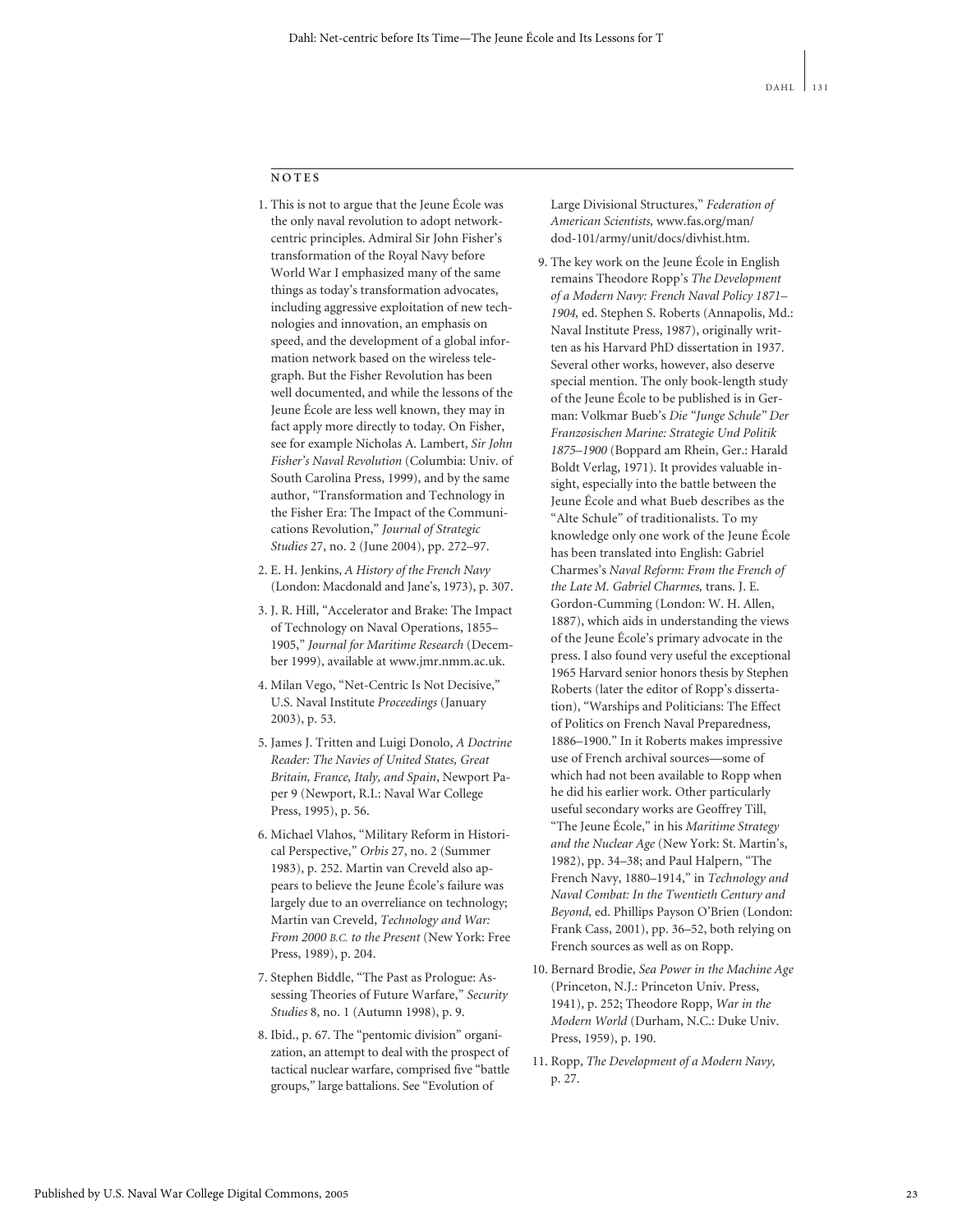- 12. Lawrence Sondhaus, *Navies of Europe 1815– 2002* (London: Longman, 2002), pp. 68–69.
- 13. Theodore Ropp, "Continental Doctrines of Sea Power," in *Makers of Modern Strategy,* ed. Edward Mead Earle (Princeton, N.J.: Princeton Univ. Press, 1944), p. 446.
- 14. Ropp, *The Development of a Modern Navy,* pp. 22–25.
- 15. Ibid., 38.
- 16. See, for example: William H. McNeill, *The Pursuit of Power: Technology, Armed Force, and Society since A.D. 1000* (Chicago: Univ. of Chicago Press, 1982), pp. 263–65.
- 17. Ropp, *The Development of a Modern Navy,* p. 112.
- 18. Ibid., p. 19; Till, *Maritime Strategy and the Nuclear Age,* pp. 35–36.
- 19. Aube, writing in 1882, as quoted in James Cable, *The Political Influence of Naval Force in History* (New York: St. Martin's, 1998), p. 77. See also Roberts, "Warships and Politicians," p. 15.
- 20. Lawrence Sondhaus, *Naval Warfare, 1815– 1914* (London: Routledge, 2001), p. 142.
- 21. Aube in 1885, cited in Ropp, *The Development of a Modern Navy,* p. 165, also in Roberts, "Warships and Politicians," p. 17.
- 22. Bueb, *Die "Junge Schule,"* pp. 5–6.
- 23. Ibid., p. 24.
- 24. Ropp, *The Development of a Modern Navy,* p. 120. See also Roberts, "Warships and Politicians," p. 18.
- 25. Ropp, *The Development of a Modern Navy,* p. 159.
- 26. Ibid., p. 160.
- 27. Roberts, "Warships and Politicians," p. 19.
- 28. Bueb, *Die "Junge Schule,"* p. 159.
- 29. Roberts, "Warships and Politicians," p. 21.
- 30. Till, *Maritime Strategy and the Nuclear Age,* p. 36.
- 31. Ropp, *The Development of a Modern Navy,* p. 176.
- 32. Ibid.
- 33. Roberts, "Warships and Politicians," pp. 21– 23; Ropp, *The Development of a Modern Navy,* pp. 176–77.
- 34. Ropp, *The Development of a Modern Navy,* p. 171.
- 35. Roberts, "Warships and Politicians," p. 27; Ropp, *The Development of a Modern Navy,* p. 174.
- 36. Brodie, *Sea Power in the Machine Age,* p. 284; Ropp, *The Development of a Modern Navy,* p. 175.
- 37. Ropp, *The Development of a Modern Navy,* p. 178.
- 38. Halpern, "The French Navy, 1880–1914," p. 41; Ropp, *The Development of a Modern Navy,* pp. 306–307.
- 39. M. Saissy, cited in Brodie, *Sea Power in the Machine Age,* p. 284.
- 40. Ropp, *The Development of a Modern Navy,* p. 326.
- 41. Halpern, "The French Navy, 1880–1914," p. 45; Ropp, *The Development of a Modern Navy,* pp. 328–34.
- 42. Ropp, *The Development of a Modern Navy,* p. 325.
- 43. Sondhaus, *Naval Warfare, 1815–1914,* pp. 156–57.
- 44. See generally Ropp, "Continental Doctrines of Sea Power."
- 45. Till, *Maritime Strategy and the Nuclear Age,* p. 38.
- 46. Andrew F. Krepinevich, "Cavalry to Computer: The Pattern of Military Revolutions," *National Interest,* no. 37 (Fall 1994), p. 35.
- 47. Ropp, *The Development of a Modern Navy,* p. 8; Sondhaus, *Navies of Europe 1815–2002,* pp. 11–20.
- 48. Halpern, "The French Navy, 1880–1914," p. 39.
- 49. Ropp, *The Development of a Modern Navy,* p. 167.
- 50. Roberts, "Warships and Politicians," pp. 14–15.
- 51. Ibid., p. 36.
- 52. Ibid., p. 52.
- 53. Bueb, *Die "Junge Schule,"* p. 166.
- 54. Ropp, *The Development of a Modern Navy,* p. 10.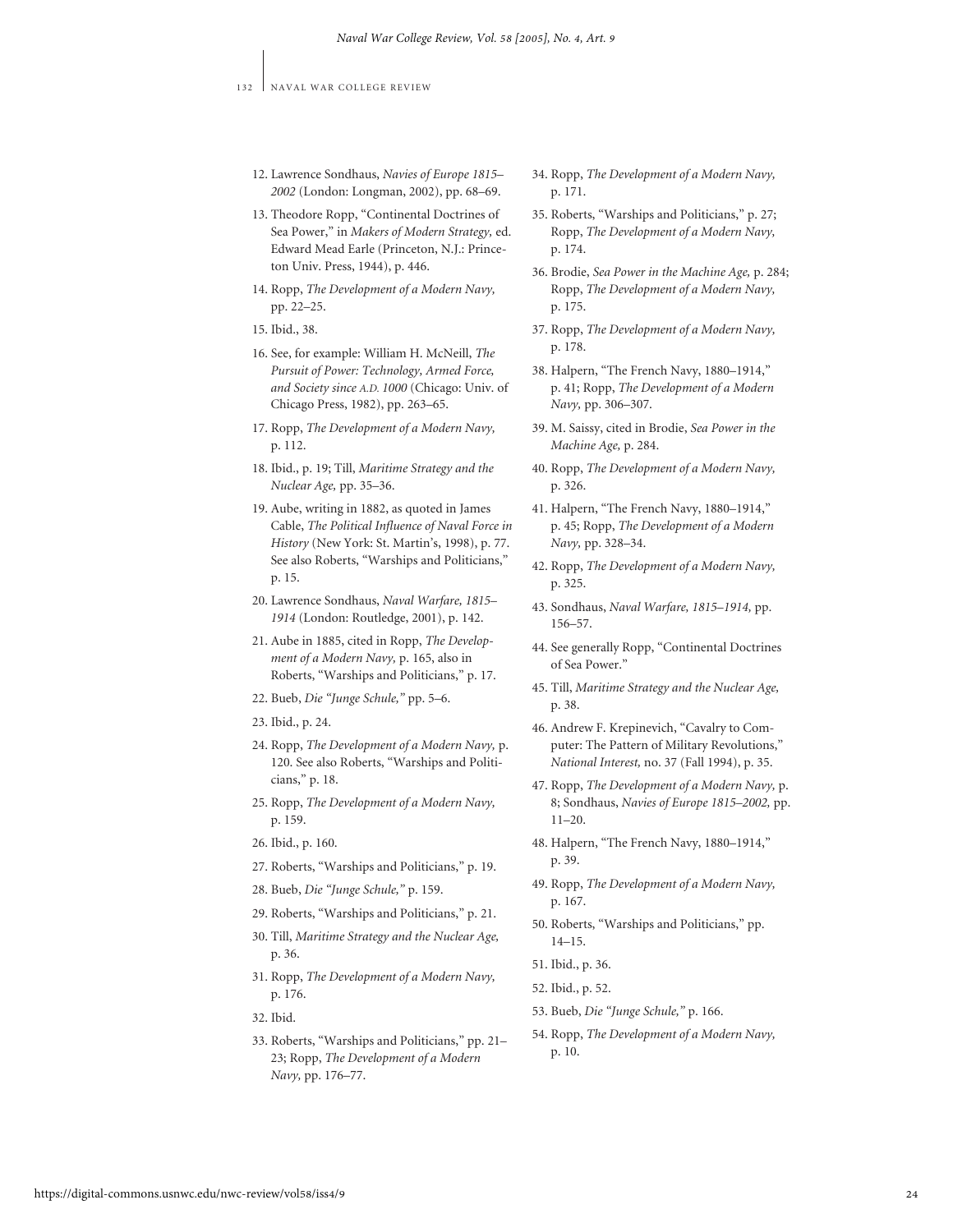- 55. Tritten and Donolo, *A Doctrine Reader,* p. 69 [emphasis in the original].
- 56. Halpern, "The French Navy, 1880–1914," p. 37.
- 57. Bueb has made a similar argument, writing that it would be a simplification to blame the poor condition of the French Navy on either the Jeune École or the traditionalists who opposed them (*Die "Junge Schule,"* p. 165).
- 58. Ropp, *The Development of a Modern Navy,* p. 162.
- 59. Angus Ross, *Responding to the* "Jeune École": *The Royal Navy's Lack of Foresight in Addressing the Nature of the Mercantile Warfare Problem in the 1880s and 1890s,* paper prepared for presentation at the Victorians Institute Conference, The Citadel, October 2002, p. 10. See also Angus Ross, "Losing the Initiative in Mercantile Warfare: Great Britain's Surprising Failure to Anticipate Maritime Challenges to Her Global Trading Network in the First World War," *International Journal of Naval History* 1, no. 1 (April 2002).
- 60. Arthur J. Marder, *The Anatomy of British Sea Power* (New York: Knopf, 1940), pp. 93–94.
- 61. Ibid., p. 104.
- 62. Sondhaus, *Navies of Europe 1815–2002,* pp. 95–96.
- 63. Lawrence Sondhaus, "Strategy, Tactics, and the Politics of Penury: The Austro-Hungarian Navy and the Jeune École," *Journal of Military History* 56, no. 4 (October 1992), p. 593.
- 64. Ropp, "Continental Doctrines of Sea Power," p. 452.
- 65. Roberts, "Warships and Politicians," pp. 21–23.
- 66. Ibid., p. 27.
- 67. Ibid., pp. 24–25.
- 68. Ropp, "Continental Doctrines of Sea Power," p. 452.
- 69. This list is from Bueb, *Die "Junge Schule,"* pp. 166–67.
- 70. Brodie, *Sea Power in the Machine Age,* p. 284; Ropp, *The Development of a Modern Navy,* p. 349.
- 71. Ropp, "Continental Doctrines of Sea Power," p. 453.
- 72. Of note, Alex Roland also gives the Jeune École credit for promoting submarine warfare. Alex Roland, *The Technological Fix: Weapons and*

*the Cost of War,* paper presented at U.S. Army War College Sixth Annual Strategy Conference, 1995, p. 14.

- 73. Ropp, *The Development of a Modern Navy,* pp. 166–67.
- 74. Sondhaus, "Strategy, Tactics, and the Politics of Penury," p. 602.
- 75. Sondhaus, *Naval Warfare, 1815–1914,* p. 155.
- 76. Krepinevich, "Cavalry to Computer," p. 37.
- 77. On the continued relevance of the largeship battle fleet following the introduction of the torpedo boat, see, for example, Karl Lautenschlager, "Technology and the Evolution of Naval Warfare," *International Security* 8, no. 2 (Fall 1983), pp. 18–20.
- 78. Arthur K. Cebrowski, "Network-centric Warfare: An Emerging Response to the Information Age," presentation at the 1999 Command and Control Research and Technology Symposium, 29 June 1999. For background on NCW, see Arthur K. Cebrowski and John J. Garstka, "Network-centric Warfare: Its Origin and Future," U.S. Naval Institute *Proceedings* (January 1998), pp. 28–35; U.S. Defense Dept., *Network Centric Warfare: Department of Defense Report to Congress* (Washington, D.C.: 2001); and Clay Wilson, *Network Centric Warfare: Background and Oversight Issues for Congress* (Washington, D.C.: Congressional Research Service, June 2004). Useful critiques of the concept include Richard J. Harknett, "The Risks of a Networked Military," *Orbis* 45, no. 4 (Winter 2000), pp. 127– 43, and Bill Toti, "Stop the Revolution: I Want to Get Off," U.S. Naval Institute *Proceedings* (July 2000), pp. 30–33.
- 79. Arthur K. Cebrowski, "Sea, Space, and Cyberspace: Borderless Domains," address given at International Military Operations and Law Conference, Honolulu, Hawaii, 26 February 1999.
- 80. John Garstka, "Implementation of Network Centric Warfare," *Transformation Trends* (U.S. Defense Dept. Office of Force Transformation), 28 January 2004.
- 81. Tom Hone, "Understanding Transformation," *Transformation Trends,* 16 January 2004. For the view of NCW's critics, see, for example, Frederick W. Kagan, "A Dangerous Transformation," *Wall Street Journal Opinion Journal,* 12 November 2003, available at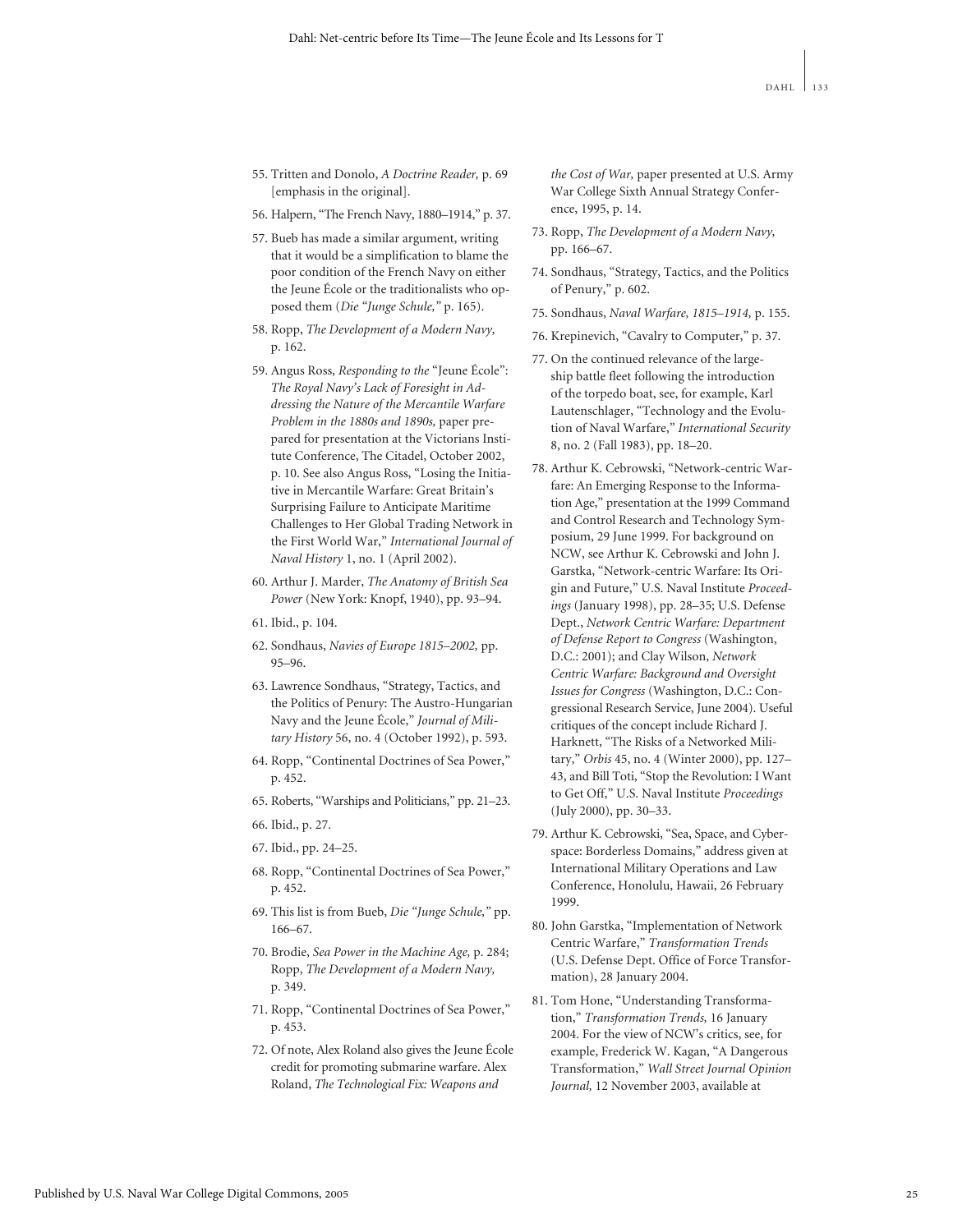www.opinionjournal.com, and by the same author, "War and Aftermath," *Policy Review Online,* August/September 2003; Edmund C. Blash, "Network-centric Warfare Requires a Closer Look," *Signal* (May 2003), available at www.iwar.org.uk/rma/resources/ncw/ncw -forum.html. A more balanced but still critical view is Peter J. Dombrowski and Andrew L. Ross, "Transforming the Navy: Punching a Feather Bed?" *Naval War College Review* 56, no. 3 (Summer 2003), p. 107–31.

- 82. Tim Weiner, "Pentagon Envisioning a Costly Internet for War," *New York Times,* 13 November 2004, p. A1.
- 83. U.S. Government Accountability Office, *The Global Information Grid and Challenges Facing Its Implementation*, GAO-04-858 (Washington, D.C.: July 2004), p. 29.
- 84. Ropp, *The Development of a Modern Navy,* pp. 165–66 [emphasis original]. See also Ropp, "Continental Doctrines of Sea Power," p. 450.
- 85. Cebrowski and Garstka, "Network-centric Warfare," p. 35.
- 86. Ray Walser, *France's Search for a Battle Fleet*: *Naval Policy and Naval Power, 1898–1914* (New York: Garland, 1992), p. 17.
- 87. This stress on numerous small ships resembles NCW thinking beyond simply its use of speed. Angus Ross has suggested that another NCW concept may have an analogy in the French Navy under Admiral Fournier, whom Ropp called "the best thinker of the Jeune École," and who at the turn of the century advocated a large, blue-water fleet supported by a fleet of smaller ships the U.S. Navy planning community might call "streetfighters." Personal correspondence, 2001.
- 88. Aube, 1882, cited in Ropp, *The Development of a Modern Navy,* p. 157.
- 89. Arthur K. Cebrowski, "Network-centric Warfare: An Emerging Military Response to the Information Age," presentation at the 1999 Command and Control Research and Technology Symposium, 29 June 1999.
- 90. David S. Alberts, John J. Garstka, and Frederick P. Stein, *Network Centric Warfare: Developing and Leveraging Information Superiority,* 2d ed. (Washington, D.C.: Office of the Assistant Secretary of Defense for Networks and Information Integration, 1999), p. 184.
- 91. Ropp, *The Development of a Modern Navy,* p. 162.
- 92. Cebrowski and Garstka, "Network-centric Warfare," p. 29.
- 93. Charmes, *Naval Reform,* p. 74. See also Ropp, *The Development of a Modern Navy,* pp. 160– 61, and Walser, *France's Search for a Battle Fleet,* p. 11.
- 94. Ropp, *The Development of a Modern Navy,* p. 163.
- 95. Bueb, *Die "Junge Schule,"* p. 31; Vego, "Net-Centric Is Not Decisive," p. 53.
- 96. Unless one tries to compare the Jeune École's colonial policy with NCW's emphasis on "forward sea-basing," but I think that is too much of a stretch. I also do not mean to make too much of the comparison between the positions held by Vice Admirals Aube (Minister of the Navy) and Cebrowski (Director of Force Transformation). A direct comparison of the influence wielded by these two positions is beyond the scope of this article; the point here is simply that both schools of thought were popular enough to generate broader interest beyond their originators and their immediate supporters, and that their originators were put into more senior positions where they had a chance to initiate the changes they had advocated.
- 97. Ropp, *The Development of a Modern Navy,* p. 167.
- 98. Alan Cowpe, "The Royal Navy and the Whitehead Torpedo," in *Technical Change and British Naval Policy 1860–1939,* ed. Bryan Ranft (London: Hodder and Stoughton, 1977), p. 30.
- 99. Sean D. Naylor, "War Games Rigged? General Says Millennium Challenge 02 'Was Almost Entirely Scripted,'" Army Times, 16 August 2002. See also the PBS *Nova* interview with Van Riper, "The Immutable Nature of War," at www.pbs.org/wgbh/nova/wartech/ nature.html. PBS also interviewed Cebrowski for the same program; he took a more flexible approach toward the controversy than Joint Forces Command did, arguing that the debate over how MILLENNIUM CHALLENGE '02 was run was "really a very American sausagemaking process."
- 100. Kagan, "A Dangerous Transformation."